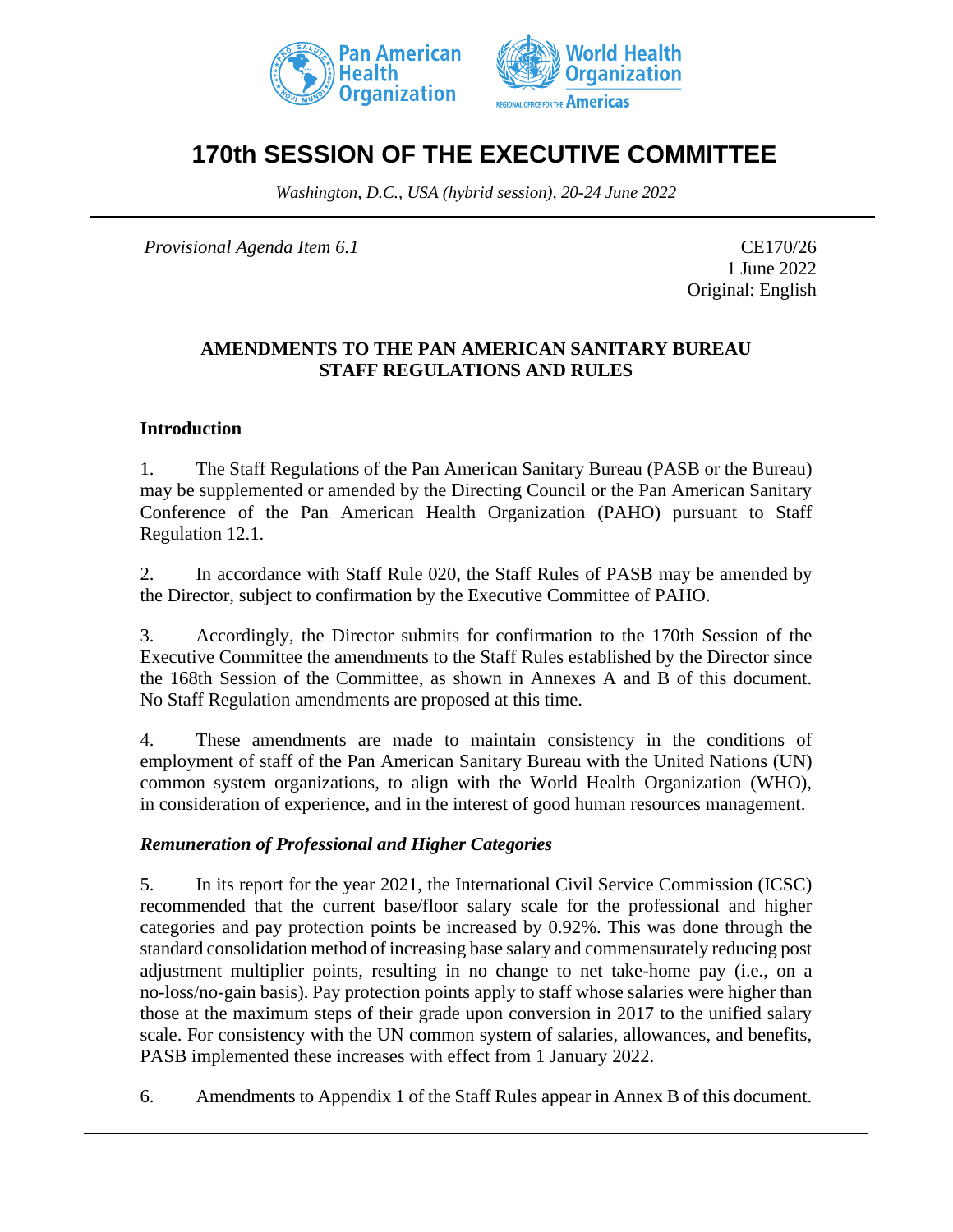#### *Salaries of Staff in Ungraded Posts and the Director's Salary*

7. As a result of the change in salary for staff in the professional and higher categories, a similar revision to the salaries for the posts of Director, Deputy Director, and Assistant Director is also required to accommodate the changes in the post-adjustment multiplier points. This revision is accomplished through the standard consolidation method (i.e., on a no-loss/no-gain basis for staff).

- 8. Consequently, after revision, on a no-loss/no-gain basis:
- a) The annual salary of the Assistant Director of the Pan American Sanitary Bureau, beginning on 1 January 2022, is US\$ 186,738,<sup>1</sup> before staff assessment, with a corresponding net base salary of \$138,747.<sup>2</sup>
- b) The annual salary of the Deputy Director of the Pan American Sanitary Bureau, beginning on 1 January 2022, is \$188,253 before staff assessment, with a corresponding net base salary of  $$139,747.^3$
- c) The annual salary of the Director of the Pan American Sanitary Bureau, beginning on 1 January 2022, is \$207,368 before staff assessment, with a corresponding net base salary of \$152,363.<sup>4</sup>

#### *Education Grant*

9. As a result of a review conducted by the ICSC of the education grant scheme and the boarding lump sum, the UN General Assembly (UNGA) approved an adjustment to the sliding reimbursement scale for calculating the education grant benefit. This is shown in Appendix 2 of the Staff Rules, which appears in Annex B of this document.

#### *Service Appointments*

10. Staff Rule 420.2 defines a service appointment as an appointment without a specified time limit. The Bureau has not offered service appointments, previously called career service appointments, to its staff members since 1994. Only fixed-term or temporary appointments are now offered to Bureau staff. There are currently no staff members working in the Bureau who hold service appointments; they have either retired or otherwise separated from the Organization. Consequently, the removal of the terms "service

<sup>&</sup>lt;sup>1</sup> Unless otherwise indicated, all monetary figures in this document are expressed in United States dollars.

<sup>&</sup>lt;sup>2</sup> Since at least 1948, the net salary of the Assistant Director of the PASB has been established at \$1,000 less than the net salary of the Deputy Director (Document OSP.CE6 M/2 [1948]).

<sup>&</sup>lt;sup>3</sup> Since 1962, the net salary of the Deputy Director of the PASB had been fixed at the same level as that of WHO Regional Directors, taking into consideration the dual responsibilities of the PASB as PAHO Secretariat and also as WHO Regional Office for the Americas (Documents CSP16/8 [1962], CE54/5, Add. I [1966], CE61/8 [1969], and CD19/45 [1969]).

<sup>4</sup> The net salary of the Director of the PASB is fixed at the same level as the Deputy Director General of WHO, taking into consideration the dual responsibilities of the PASB as PAHO Secretariat and also as WHO Regional Office for the Americas (Documents CE45/15, Rev. I [1962] and CD19/45 [1969], and Resolutions CSP16.R20 [1962] and CD19.R22 [1969]).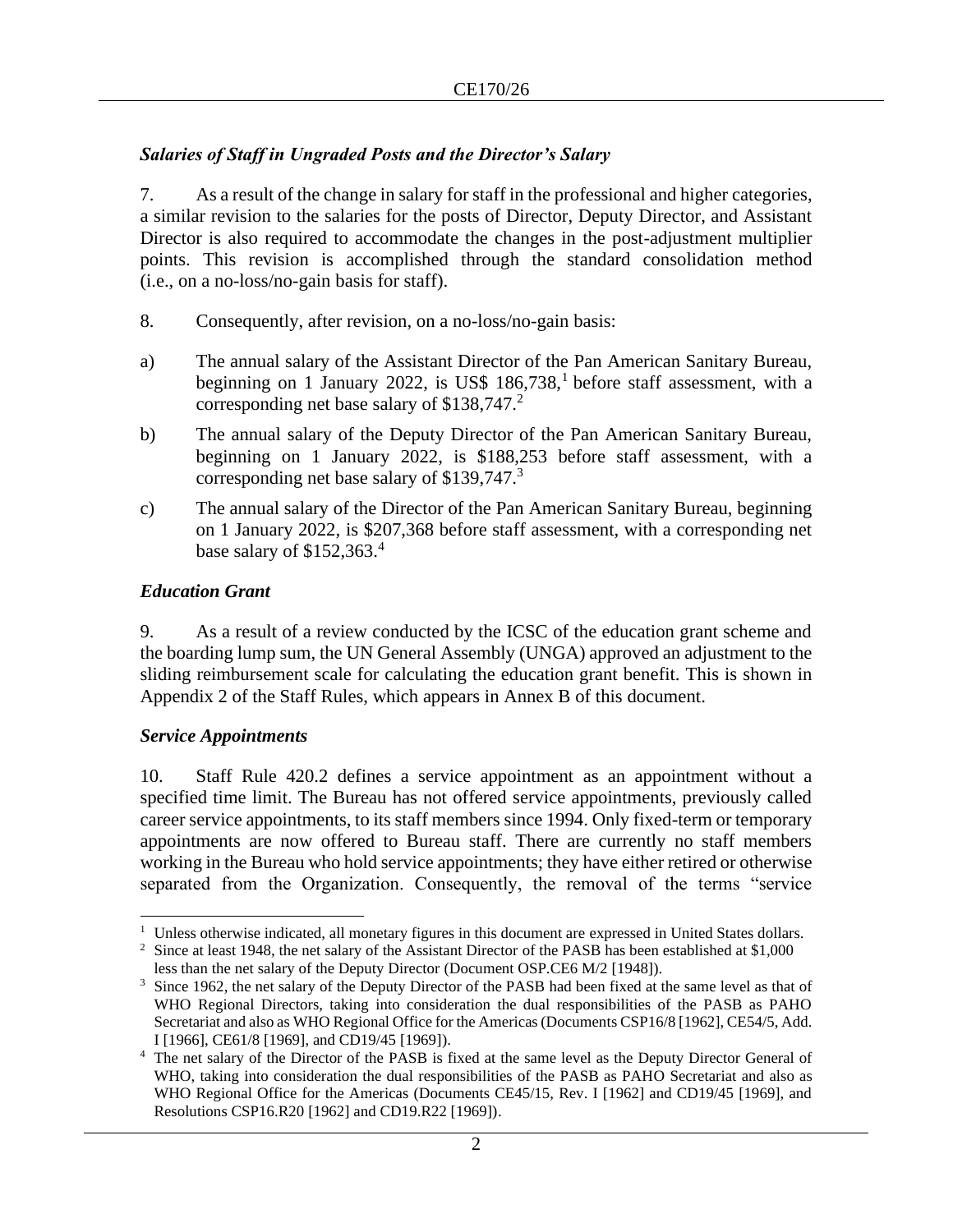appointment" and "career service appointment," as well as related benefits, from the Staff Rules is deemed necessary as this type of appointment is now obsolete. This amendment will also require the revision and renumbering of the provisions under Staff Rule 420, as presented in Annex A of this document.

11. As a result of the above, Staff Rules that reference Staff Rule 420, that use the terms "service appointment" or "career service appointment", or that describe the benefits applicable to staff holding service appointments will be edited to reflect these changes, specifically: Staff Rules 320.3, 360.1, 360.2, 360.3, 370.1, 420, 550.1, 555, 560.1, 560.2, 560.3, 565.1, 565.2, 570.1, 640.5, 740.1.1, 760.2, 765.3, 855.1, 1030.1, 1030.2.2, 1050.2, 1050.3, 1050.4, 1070.1, and 1070.2.

## **Editorial Amendments to the Staff Rules**

12. A number of Staff Rules are amended for editorial purposes, including to update the use of terminology and the precision of the text. For these amendments, there is no intention to make a substantive change to the implementation of the current provisions. The editorial amendments to the Staff Rules are as follows:

- a) Amend Staff Rules 340.2 and 355.1.1 to replace "child who is physically or mentally disabled" with "child who has a physical or mental disability." This change will also apply to Staff Rule 355.2 in the Spanish version only, since the English version correctly reflects the appropriate terminology. This amendment is required to update and use appropriate terminology in the Rules.
- b) Amend Staff Rule 350.2.2 to eliminate the dollar amount of the boarding benefit. The dollar amount will be included in a policy document instead; this will keep consistency with other allowances and grants.
- c) Amend Staff Rules 355.3.1 and 355.3.2 to replace the term "a normal educational institution" with "a traditional educational institution."

#### **Financial Implications**

13. The financial implications associated with the ICSC recommendation on the increase to the base/floor salary scale are estimated at approximately \$494,000 per year across the United Nations system.

14. The financial implications of the adjustment to the sliding reimbursement scale and the boarding lump sum, as recommended by the ICSC to the UNGA, are estimated at \$6.55 million per year across the United Nations system.

## **Action by the Executive Committee**

15. The Executive Committee is requested to review the amendments to the PASB Staff Regulations and Rules presented in this document, provide any comments it deems pertinent, and consider approving the proposed resolution in Annex C.

Annexes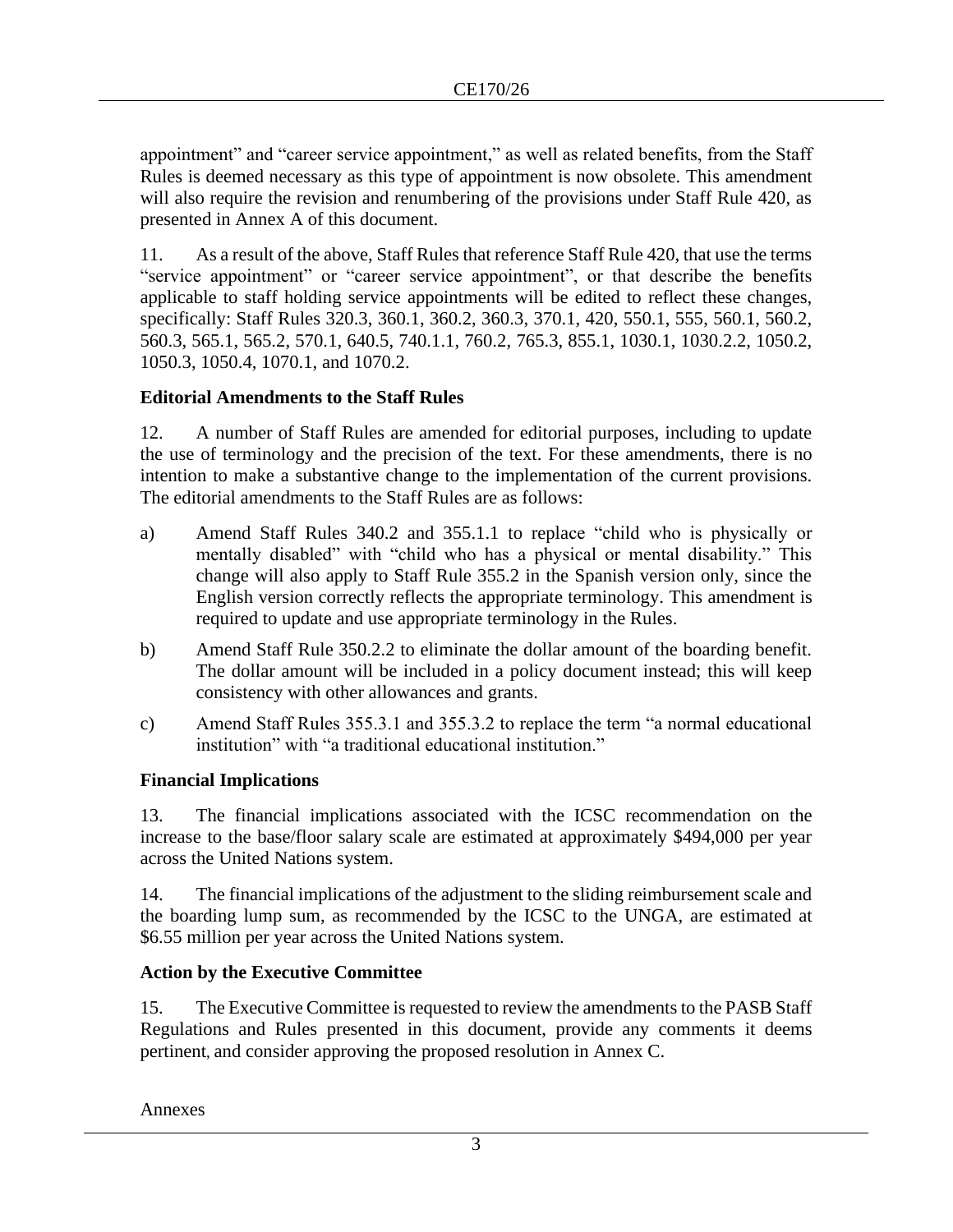#### **Annex A**

#### **Amendments to PASB Staff Rules Issued by the Director since the 168th Session of the Executive Committee**

| <b>FORMER TEXT</b>                                                                                                                                                                                                                                                                                                                                                 | <b>NEW TEXT</b>                                                                                                                                                                                                                                                                                                                                                                                           |  |  |
|--------------------------------------------------------------------------------------------------------------------------------------------------------------------------------------------------------------------------------------------------------------------------------------------------------------------------------------------------------------------|-----------------------------------------------------------------------------------------------------------------------------------------------------------------------------------------------------------------------------------------------------------------------------------------------------------------------------------------------------------------------------------------------------------|--|--|
| <b>320. SALARY DETERMINATION</b>                                                                                                                                                                                                                                                                                                                                   | <b>320. SALARY DETERMINATION</b>                                                                                                                                                                                                                                                                                                                                                                          |  |  |
| []                                                                                                                                                                                                                                                                                                                                                                 | []                                                                                                                                                                                                                                                                                                                                                                                                        |  |  |
| 320.3 On promotion to a higher grade the<br>net base salary of a staff member holding a<br>service or fixed term appointment shall be<br>fixed at the lowest step in the new grade<br>[]                                                                                                                                                                           | 320.3 On promotion to a higher grade the<br>net base salary of a staff member holding a<br>service or fixed term appointment shall be<br>fixed at the lowest step in the new grade<br>[]                                                                                                                                                                                                                  |  |  |
| 340. DEPENDANTS' AND SINGLE<br><b>PARENT'S ALLOWANCES</b>                                                                                                                                                                                                                                                                                                          | 340. DEPENDENTS' AND SINGLE<br><b>PARENT'S ALLOWANCES</b>                                                                                                                                                                                                                                                                                                                                                 |  |  |
| 340. Staff members appointed to the<br>professional or higher categories, except<br>those holding temporary appointments as<br>defined in Rule 420.4, are entitled to an<br>allowance, as follows:                                                                                                                                                                 | 340. Staff members appointed to the<br>professional or higher categories, except<br>those holding temporary appointments as<br>defined in Rule 420.4 420.3, are entitled to<br>an allowance, as follows:                                                                                                                                                                                                  |  |  |
| []                                                                                                                                                                                                                                                                                                                                                                 | []                                                                                                                                                                                                                                                                                                                                                                                                        |  |  |
| 340.2 For a child who is physically or<br>mentally disabled as defined in Staff Rule<br>310.5.2, an amount equivalent to double<br>the dependent child allowance. The<br>entitlement shall be reduced by the amount<br>of any benefit paid from any other public<br>source by way of social security payments,<br>or under public law, by reason of such<br>child. | 340.2 For a child who is physically or<br>mentally disabled has a physical or<br>mental disability as defined in Staff Rule<br>310.5.2, an amount equivalent to double<br>the dependent child allowance. The<br>entitlement shall be reduced by the amount<br>of any benefit paid from any other public<br>source by way of social security payments,<br>or under public law, by reason of such<br>child. |  |  |
| 350. EDUCATION GRANT                                                                                                                                                                                                                                                                                                                                               | <b>350. EDUCATION GRANT</b>                                                                                                                                                                                                                                                                                                                                                                               |  |  |
| []                                                                                                                                                                                                                                                                                                                                                                 | []                                                                                                                                                                                                                                                                                                                                                                                                        |  |  |
| 350.2.2 the cost of full-time attendance at<br>an educational institution outside the<br>country or area of the duty station. An<br>additional lump sum of \$5,000 is payable,                                                                                                                                                                                     | 350.2.2 the cost of full-time attendance at<br>an educational institution outside the<br>country or area of the duty station. An<br>additional lump sum of \$5,000 is payable,                                                                                                                                                                                                                            |  |  |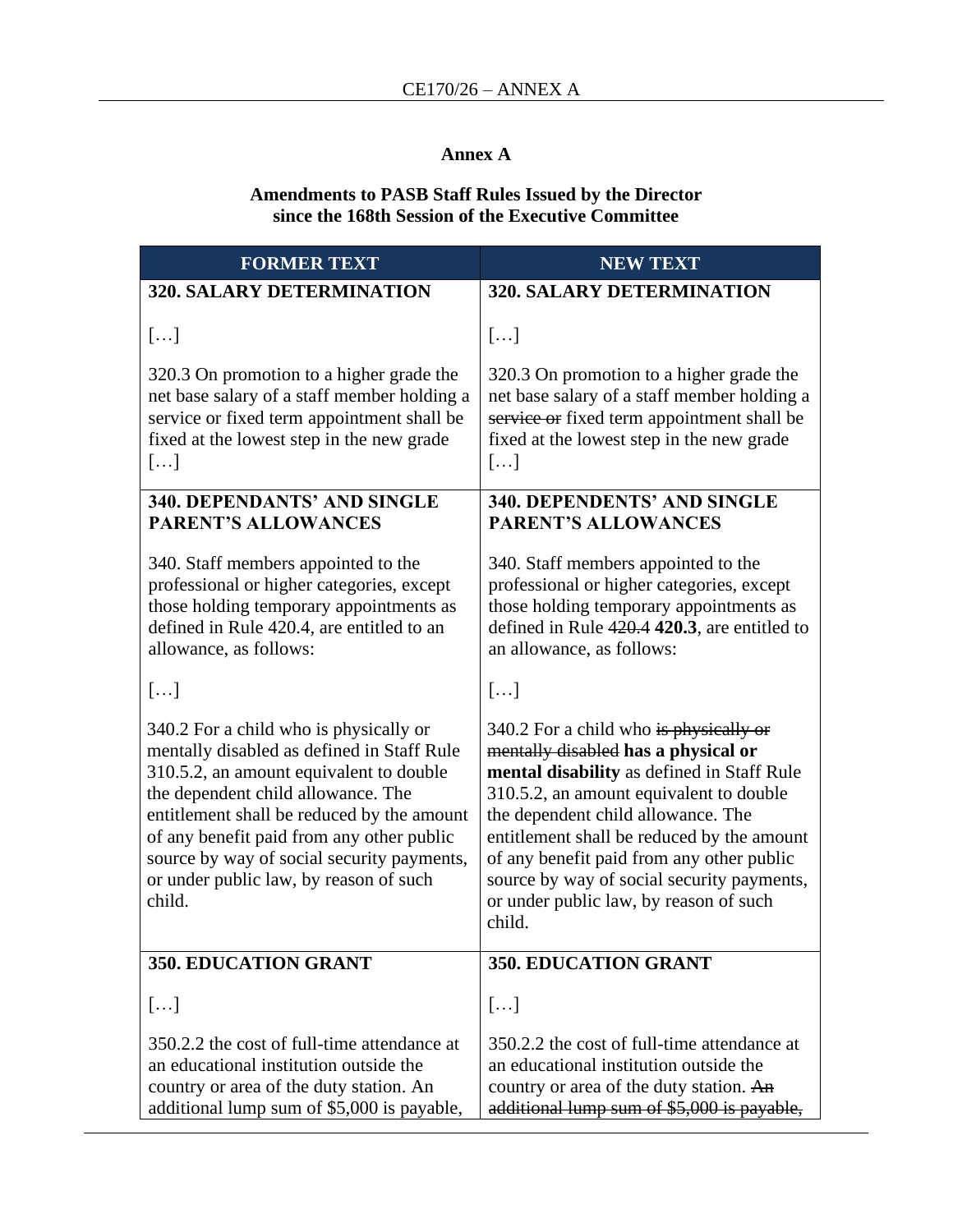| <b>FORMER TEXT</b>                                                                                                                                                                                                                                                                                                                                                                                                                               | <b>NEW TEXT</b>                                                                                                                                                                                                                                                                                                                                                                                                                                                                         |
|--------------------------------------------------------------------------------------------------------------------------------------------------------------------------------------------------------------------------------------------------------------------------------------------------------------------------------------------------------------------------------------------------------------------------------------------------|-----------------------------------------------------------------------------------------------------------------------------------------------------------------------------------------------------------------------------------------------------------------------------------------------------------------------------------------------------------------------------------------------------------------------------------------------------------------------------------------|
| to a staff member assigned to a<br>non-Headquarters duty station,<br>for boarding related expenses incurred at<br>the primary and secondary education<br>levels outside the country or commuting<br>area of the duty station.<br>[]                                                                                                                                                                                                              | to For staff members assigned to a<br>non-Headquarters duty stations, an<br>additional lump sum for boarding-related<br>expenses incurred at the for primary and<br>secondary education levels only outside<br>the country or commuting area of the duty<br>station is also payable.<br>[]                                                                                                                                                                                              |
| 355. SPECIAL EDUCATION GRANT                                                                                                                                                                                                                                                                                                                                                                                                                     | 355. SPECIAL EDUCATION GRANT                                                                                                                                                                                                                                                                                                                                                                                                                                                            |
| <b>FOR CHILDREN WITH</b>                                                                                                                                                                                                                                                                                                                                                                                                                         | <b>FOR CHILDREN WITH</b>                                                                                                                                                                                                                                                                                                                                                                                                                                                                |
| <b>DISABILITIES</b>                                                                                                                                                                                                                                                                                                                                                                                                                              | <b>DISABILITIES</b>                                                                                                                                                                                                                                                                                                                                                                                                                                                                     |
| 355.1.1 the special education grant is<br>payable in respect of any child who is<br>physically or mentally disabled and is<br>recognized as a dependant under Rule<br>310.5.2. The grant is payable from the date<br>on which the special teaching or training is<br>required up to the end of the year in which<br>the child reaches the age of 28 or is<br>awarded the first recognized post-<br>secondary degree, whichever is earlier;<br>[] | 355.1.1 the special education grant is<br>payable in respect of any child who is<br>physically or mentally disabled has a<br>physical or mental disability and is<br>recognized as a dependent under Rule<br>310.5.2. The grant is payable from the date<br>on which the special teaching or training is<br>required up to the end of the year in which<br>the child reaches the age of 28 or is<br>awarded the first recognized post-<br>secondary degree, whichever is earlier;<br>[] |
| 355.3.1 the child is unable, by reason of                                                                                                                                                                                                                                                                                                                                                                                                        | 355.3.1 the child is unable, by reason of                                                                                                                                                                                                                                                                                                                                                                                                                                               |
| physical or mental disability, to attend a                                                                                                                                                                                                                                                                                                                                                                                                       | physical or mental disability, to attend a                                                                                                                                                                                                                                                                                                                                                                                                                                              |
| normal educational institution and                                                                                                                                                                                                                                                                                                                                                                                                               | normal traditional educational institution                                                                                                                                                                                                                                                                                                                                                                                                                                              |
| therefore requires special teaching or                                                                                                                                                                                                                                                                                                                                                                                                           | and therefore requires special teaching or                                                                                                                                                                                                                                                                                                                                                                                                                                              |
| training to prepare him for full integration                                                                                                                                                                                                                                                                                                                                                                                                     | training to prepare him for full integration                                                                                                                                                                                                                                                                                                                                                                                                                                            |
| into society;                                                                                                                                                                                                                                                                                                                                                                                                                                    | into society;                                                                                                                                                                                                                                                                                                                                                                                                                                                                           |
| 355.3.2 the child, while attending a normal                                                                                                                                                                                                                                                                                                                                                                                                      | 355.3.2 the child, while attending a normal                                                                                                                                                                                                                                                                                                                                                                                                                                             |
| educational institution, requires special                                                                                                                                                                                                                                                                                                                                                                                                        | traditional educational institution,                                                                                                                                                                                                                                                                                                                                                                                                                                                    |
| teaching or training to assist him in                                                                                                                                                                                                                                                                                                                                                                                                            | requires special teaching or training to                                                                                                                                                                                                                                                                                                                                                                                                                                                |
| overcoming the disability.                                                                                                                                                                                                                                                                                                                                                                                                                       | assist him in overcoming the disability.                                                                                                                                                                                                                                                                                                                                                                                                                                                |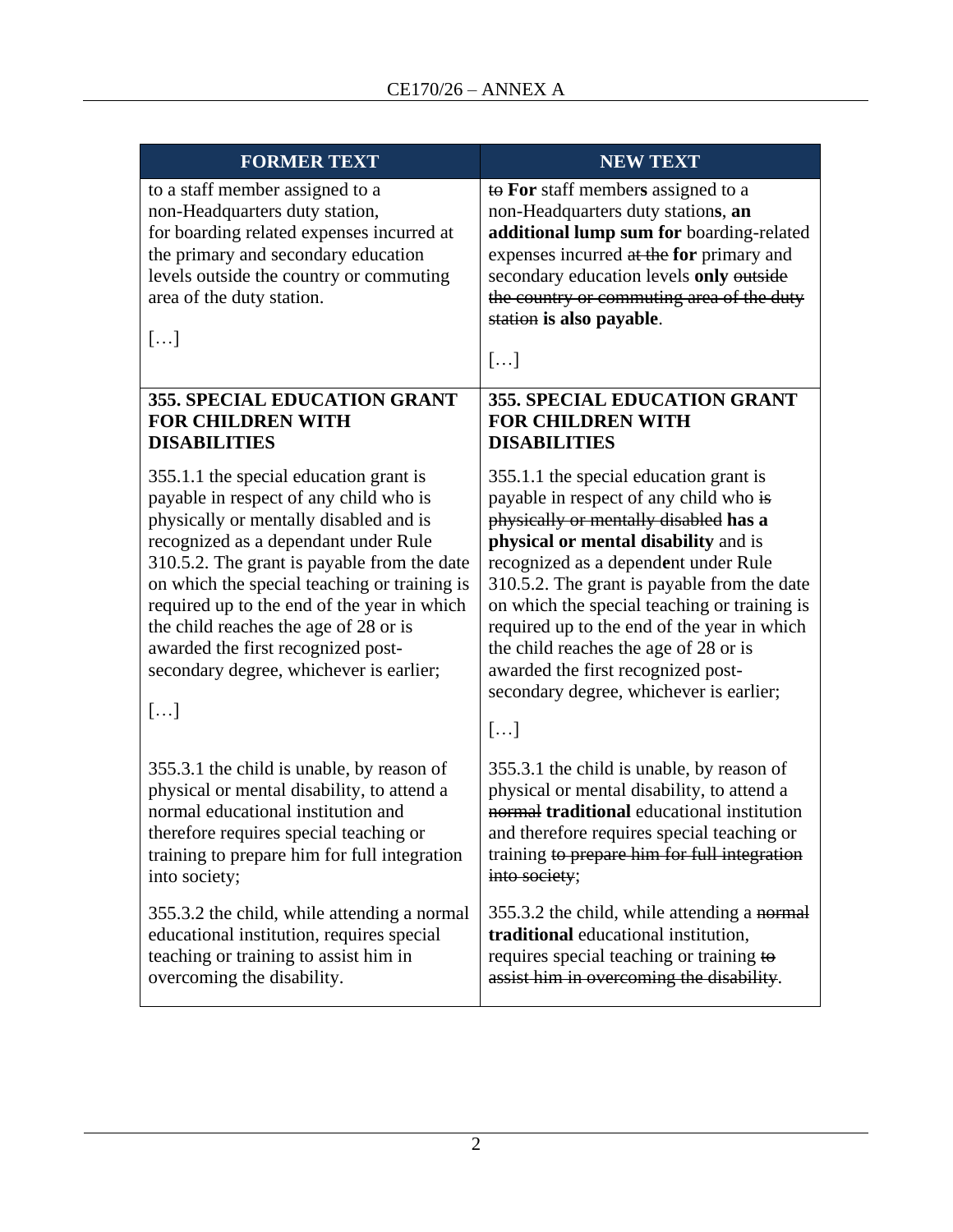| <b>FORMER TEXT</b>                          | <b>NEW TEXT</b>                             |
|---------------------------------------------|---------------------------------------------|
| <b>360. MOBILITY INCENTIVE,</b>             | <b>360. MOBILITY INCENTIVE,</b>             |
| <b>HARDSHIP ALLOWANCE AND</b>               | <b>HARDSHIP ALLOWANCE AND</b>               |
| <b>NON-FAMILY SERVICE</b>                   | <b>NON-FAMILY SERVICE</b>                   |
| <b>ALLOWANCE</b>                            | <b>ALLOWANCE</b>                            |
| []                                          | []                                          |
| 360.1 Mobility Incentive: In order to       | 360.1 Mobility Incentive: In order to       |
| provide incentives for mobility, an         | provide incentives for mobility, an         |
| allowance is paid to staff members holding  | allowance is paid to staff members holding  |
| fixed-term or service appointments.         | fixed-term or service appointments.         |
| 360.2 Hardship Allowance: In order to       | 360.2 Hardship Allowance: In order to       |
| recognize varying degrees of hardship at    | recognize varying degrees of hardship at    |
| different duty stations, a hardship         | different duty stations, a hardship         |
| allowance is paid to staff members holding  | allowance is paid to staff members holding  |
| fixed-term, service or temporary            | fixed-term, service or temporary            |
| appointments.                               | appointments.                               |
| 360.3 Non-Family Service Allowance: In      | 360.3 Non-Family Service Allowance: In      |
| order to recognize service in duty stations | order to recognize service in duty stations |
| with family restrictions, a non-family      | with family restrictions, a non-family      |
| service allowance is paid to staff members  | service allowance is paid to staff members  |
| holding fixed-term, service or temporary    | holding fixed-term, service or temporary    |
| appointments.                               | appointments.                               |
| 370. REPATRIATION GRANT                     | 370. REPATRIATION GRANT                     |
| 370.1 A staff member who on leaving the     | 370.1 A staff member who on leaving the     |
| service of the Bureau, other than by        | service of the Bureau, other than by        |
| summary dismissal under Rule 1075.2, has    | summary dismissal under Rule 1075.2, has    |
| performed at least five years of continuous | performed at least five years of continuous |
| service outside the country of his or her   | service outside the country of his or her   |
| recognized place of residence under a       | recognized place of residence under a       |
| fixed-term or service appointment shall be  | fixed-term or service appointment shall be  |
| entitled to a repatriation grant in         | entitled to a repatriation grant in         |
| accordance with the following schedules     | accordance with the following schedules     |
| and with Rule 380.3 []                      | and with Rule 380.3 []                      |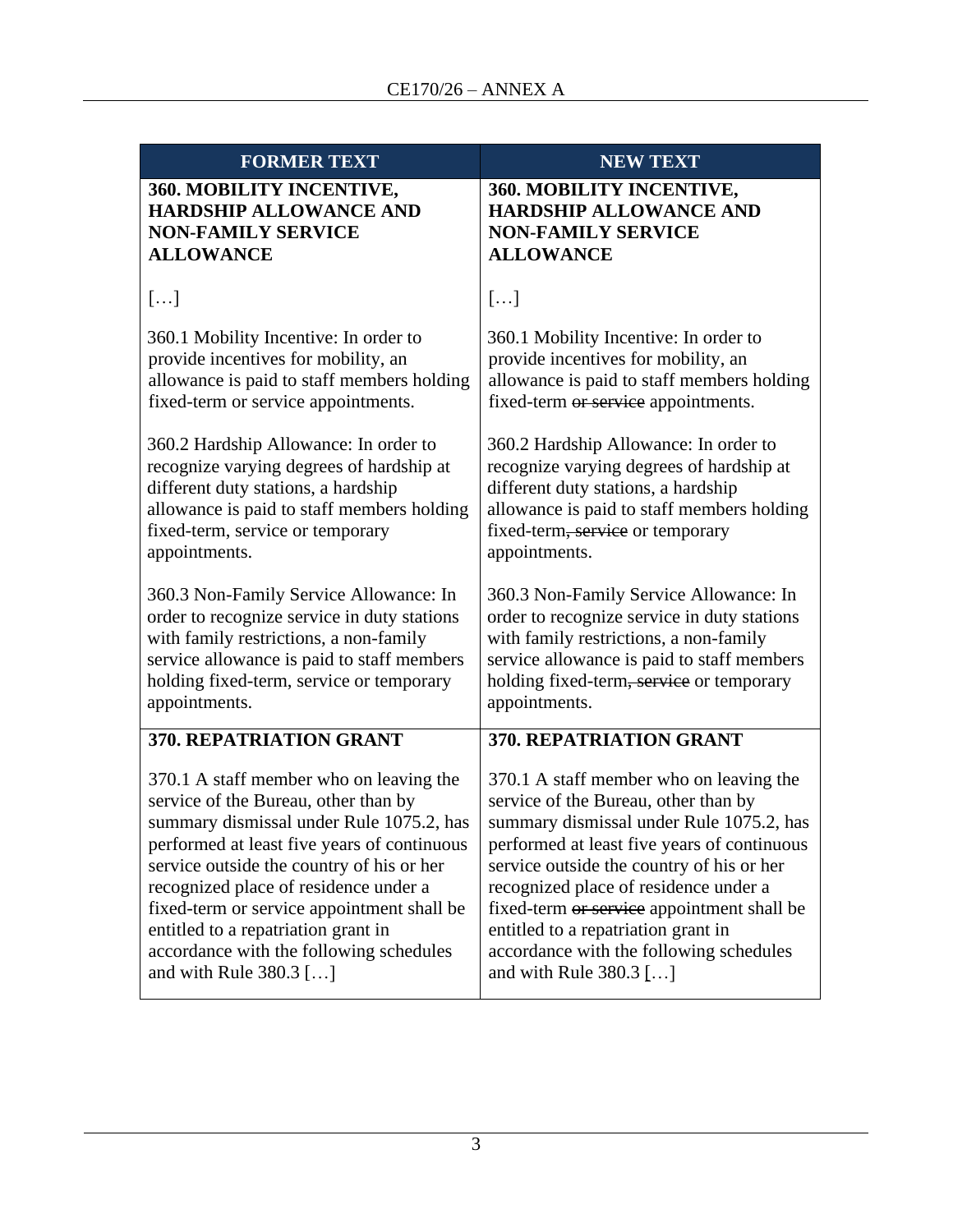| <b>FORMER TEXT</b>                          | <b>NEW TEXT</b>                                    |  |  |  |
|---------------------------------------------|----------------------------------------------------|--|--|--|
| 420. APPOINTMENT POLICIES <sup>1</sup>      | 420. APPOINTMENT POLICIES <sup>1</sup>             |  |  |  |
| Footnote reference in the title of          | Footnote reference in the title of                 |  |  |  |
| <b>Staff Rule</b>                           | <b>Staff Rule</b>                                  |  |  |  |
| $1$ Staff members holding career-service    | <sup>1</sup> -Staff members holding career-service |  |  |  |
| appointments on 1 July 2002, and who remain | appointments on 1 July 2002, and who remain        |  |  |  |
| below grade P-6/D-1, shall retain such      | below grade P-6/D-1, shall retain such             |  |  |  |
| appointments until they separate from the   | appointments until they separate from the          |  |  |  |
| Bureau.                                     | Bureau.                                            |  |  |  |
| 420.1 Staff members may be granted          | 420.1 Staff members may be granted                 |  |  |  |
| service, fixed-term or temporary            | service, fixed-term or temporary                   |  |  |  |
| appointments as defined below:              | appointments as defined below:                     |  |  |  |
| 420.2 A "service appointment" is an         | 420.2 A "service appointment" is an                |  |  |  |
| appointment without specified time limit.   | appointment without specified time limit.          |  |  |  |
| A service appointment may be granted        | A service appointment may be granted               |  |  |  |
| after a minimum of five years' certified    | after a minimum of five years' certified           |  |  |  |
| satisfactory service on fixed-term          | satisfactory service on fixed-term                 |  |  |  |
| appointments and the fulfillment of such    | appointments and the fulfillment of such           |  |  |  |
| other requirements as the Director may      | other requirements as the Director may             |  |  |  |
| determine.                                  | determine.                                         |  |  |  |
| 420.3 A "fixed-term appointment" is a       | 420.3 420.2 A "fixed-term appointment" is          |  |  |  |
| time-limited appointment for one year or    | a time-limited appointment for one year or         |  |  |  |
| more. Any extension is subject to           | more. Any extension is subject to                  |  |  |  |
| conditions determined by the Bureau.        | conditions determined by the Bureau.               |  |  |  |
| 420.4 A "temporary appointment" is a time   | 420.4 420.3 A "temporary appointment" is           |  |  |  |
| limited appointment for less than one year. | a time-limited appointment for less than           |  |  |  |
| A temporary appointment may be              | one year. A temporary appointment may              |  |  |  |
| extended, provided that the total duration  | be extended, provided that the total               |  |  |  |
| of uninterrupted service under consecutive  | duration of uninterrupted service under            |  |  |  |
| temporary appointments does not exceed      | consecutive temporary appointments does            |  |  |  |
| two years. A staff member who has           | not exceed two years. A staff member who           |  |  |  |
| completed the maximum period of             | has completed the maximum period of                |  |  |  |
| uninterrupted service on one or more        | uninterrupted service on one or more               |  |  |  |
| temporary appointments may not be           | temporary appointments may not be                  |  |  |  |
| employed by the Organization unless more    | employed by the Organization unless more           |  |  |  |
| than 30 calendar days have elapsed since    | than 30 calendar days have elapsed since           |  |  |  |
| the staff member's separation from          | the staff member's separation from                 |  |  |  |
| service. Any future employment is subject   | service. Any future employment is subject          |  |  |  |
| to conditions established by the Bureau.    | to conditions established by the Bureau.           |  |  |  |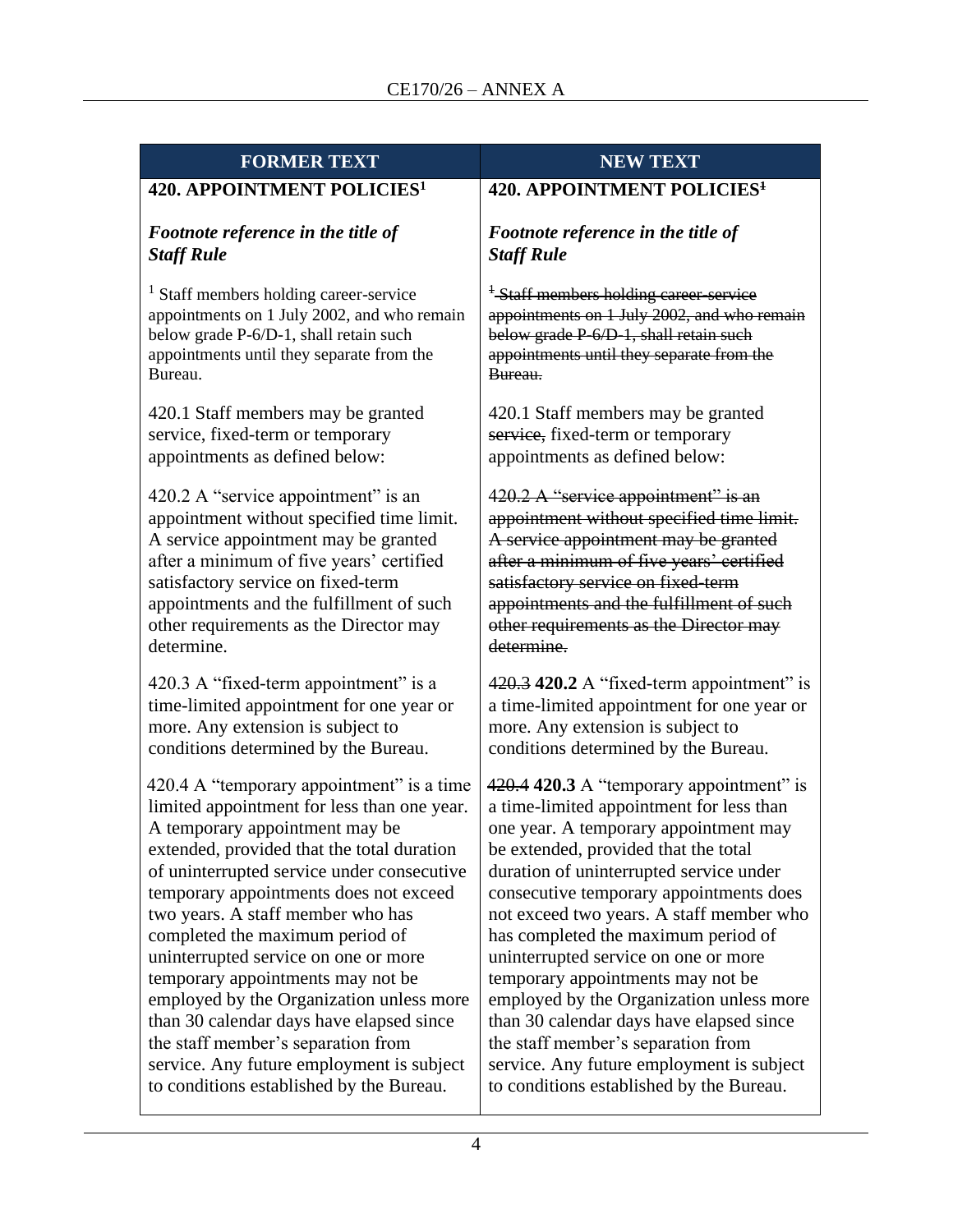| <b>FORMER TEXT</b>                                                                                                                                                                                                                                                                                                                                                                                                                                                                                                                                                                                                                                                                                           | <b>NEW TEXT</b>                                                                                                                                                                                                                                                                                                                                                                                                                                                                                                                                                                                                                                                                                                                                                                                                                                                                                                                                                                                                                                                                                                                                         |
|--------------------------------------------------------------------------------------------------------------------------------------------------------------------------------------------------------------------------------------------------------------------------------------------------------------------------------------------------------------------------------------------------------------------------------------------------------------------------------------------------------------------------------------------------------------------------------------------------------------------------------------------------------------------------------------------------------------|---------------------------------------------------------------------------------------------------------------------------------------------------------------------------------------------------------------------------------------------------------------------------------------------------------------------------------------------------------------------------------------------------------------------------------------------------------------------------------------------------------------------------------------------------------------------------------------------------------------------------------------------------------------------------------------------------------------------------------------------------------------------------------------------------------------------------------------------------------------------------------------------------------------------------------------------------------------------------------------------------------------------------------------------------------------------------------------------------------------------------------------------------------|
| 420.5 Appointments may be on a full-time<br>or part-time basis.                                                                                                                                                                                                                                                                                                                                                                                                                                                                                                                                                                                                                                              | 420.5 420.4 Appointments may be on a<br>full-time or part-time basis.                                                                                                                                                                                                                                                                                                                                                                                                                                                                                                                                                                                                                                                                                                                                                                                                                                                                                                                                                                                                                                                                                   |
| 420.6 All staff, including staff members<br>seconded to the Organization, shall be<br>appointed initially on fixed-term<br>appointments as defined in Rule 420.3, or<br>on temporary appointments as defined in<br>Rule 420.4.                                                                                                                                                                                                                                                                                                                                                                                                                                                                               | 420.6 420.5 All staff, including staff<br>members seconded to the Organization,<br>shall be appointed initially on fixed-term<br>appointments as defined in Rule 420.3<br>420.2, or on temporary appointments as<br>defined in Rule 420.4 420.3.                                                                                                                                                                                                                                                                                                                                                                                                                                                                                                                                                                                                                                                                                                                                                                                                                                                                                                        |
| 420.7 Any fixed term appointment of one<br>year or more shall be subject to a period of<br>probation. After the first year of probation,<br>the appointment may be confirmed or the<br>probationary period may be extended up to<br>two years when necessary for adequate<br>evaluation of the staff member's<br>performance, conduct and suitability for<br>international service. In exceptional<br>circumstances, the appointment of a staff<br>member on probation may be terminated<br>for poor performance or unsuitability for<br>international service after the first six<br>months of the probationary period<br>following appointment.                                                            | 420.7 420.6 Any fixed-term appointment<br>of one year or more shall be subject to a<br>period of probation. After the first year of<br>probation, the appointment may be<br>confirmed or the probationary period may<br>be extended up to two years when<br>necessary for adequate evaluation of the<br>staff member's performance, conduct, and<br>suitability for international service. In<br>exceptional circumstances, the<br>appointment of a staff member on<br>probation may be terminated for poor<br>performance or unsuitability for<br>international service after the first six<br>months of the probationary period<br>following appointment.<br>made or material information withheld<br>by a job applicant during the application,<br>provide grounds for the withdrawal of an<br>offer of appointment or, if an appointment<br>of employment with the Bureau after<br>event of cancellation of employment, the<br>staff member shall be given one month's<br>notice or, at the discretion of the Bureau,<br>or end-of-service grant is payable. At its<br>discretion, the Bureau may provide a<br>repatriation grant pursuant to Staff |
| 420.8 Any misstatement of fact made or<br>material information withheld, by a job<br>applicant during the application, selection,<br>or appointment process may provide<br>grounds for the withdrawal of an offer of<br>appointment or, if an appointment has<br>already been made, for the cancellation of<br>employment with the Bureau after<br>notification under Staff Rule 1130. In the<br>event of cancellation of employment, the<br>staff member shall be given one month's<br>notice or, at the discretion of the Bureau,<br>payment in lieu of notice. No indemnity or<br>end-of-service grant is payable. At its<br>discretion, the Bureau may provide a<br>repatriation grant pursuant to Staff | 420.8 420.7 Any misstatement of fact<br>selection, or appointment process may<br>has already been made, for the cancellation<br>notification under Staff Rule 1130. In the<br>payment in lieu of notice. No indemnity                                                                                                                                                                                                                                                                                                                                                                                                                                                                                                                                                                                                                                                                                                                                                                                                                                                                                                                                   |

Rule 370.

Rule 370.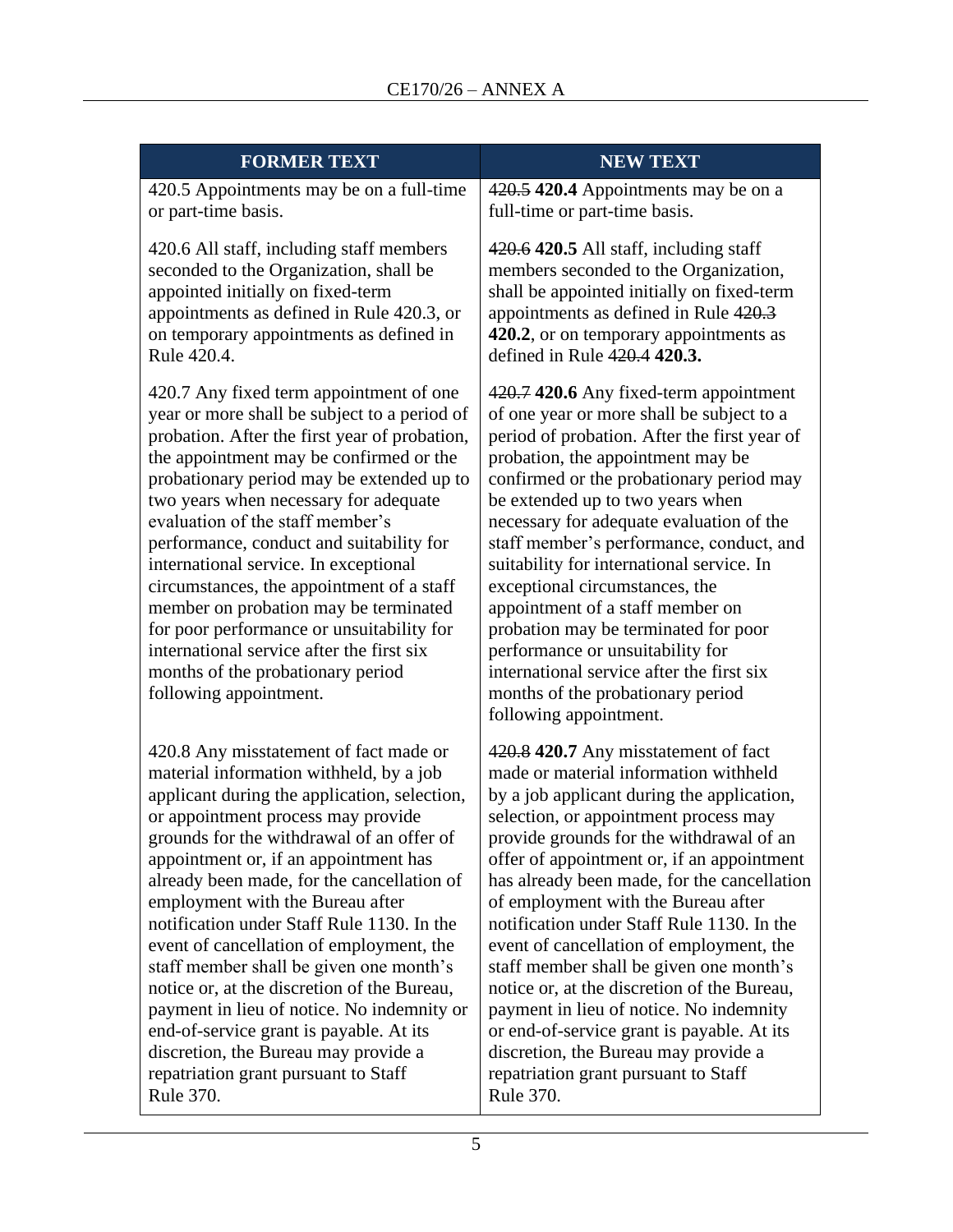| <b>FORMER TEXT</b>                            | <b>NEW TEXT</b>                            |
|-----------------------------------------------|--------------------------------------------|
| <b>550. WITHIN-GRADE INCREASE</b>             | <b>550. WITHIN-GRADE INCREASE</b>          |
| 550.1 Staff members, holding service          | 550.1 Staff members, holding service       |
| appointments as defined in Staff Rule         | appointments as defined in Staff Rule      |
| 420.2 and fixed-term appointments as          | 420.2 and fixed-term appointments as       |
| defined in Staff Rule 420.3, whose            | defined in Staff Rule 420.32, whose        |
| performance and conduct have been             | performance and conduct have been          |
| certified by the supervisors as being         | certified by the supervisors as being      |
| satisfactory []                               | satisfactory []                            |
| <b>555. WITHIN-GRADE INCREASE</b>             | <b>555. WITHIN-GRADE INCREASE</b>          |
| <b>BASED ON MERIT</b>                         | <b>BASED ON MERIT</b>                      |
| A staff member holding a fixed-term or        | A staff member holding a fixed-term or     |
| service appointment whose performance         | service appointment whose performance      |
| has been especially meritorious beyond        | has been especially meritorious beyond     |
| that which may reasonably be expected of      | that which may reasonably be expected      |
| a normally well-qualified staff member        | of a normally well-qualified staff member  |
| $\left[\ldots\right]$                         | $\left[\ldots\right]$                      |
| <b>560. PROMOTION</b>                         | <b>560. PROMOTION</b>                      |
| 560.1 Promotion is the advancement of a       | 560.1 Promotion is the advancement of      |
| staff member holding a fixed term or          | a staff member holding a fixed term or     |
| service appointment to a post of higher       | service appointment to a post of higher    |
| grade, as a result either of the              | grade, as a result either of the           |
| reclassification of the post he occupies or   | reclassification of the post he occupies   |
| of reassignment to a different post.          | or of reassignment to a different post.    |
| 560.2 Subject to Rule 560.3, a staff          | 560.2 Subject to Rule 560.3, a staff       |
| member holding a fixed term or service        | member holding a fixed term or service     |
| appointment shall be entitled to the          | appointment shall be entitled to the       |
| promotion $[\dots]$                           | promotion $[\dots]$                        |
| 560.3 If an occupied post is reclassified     | 560.3 If an occupied post is reclassified  |
| from the general service category to the      | from the general service category to the   |
| national or international professional        | national or international professional     |
| category or by more than one grade within     | category or by more than one grade within  |
| the same category, or if the post has been    | the same category, or if the post has been |
| reclassified previously while occupied by     | reclassified previously while occupied by  |
| the same incumbent, the post shall be         | the same incumbent, the post shall be      |
| announced to the staff and selection for      | announced to the staff and selection for   |
| that post shall be on a competitive basis. In | that post shall be on a competitive basis. |
| such cases, the incumbent of the              | In such cases, the incumbent of the        |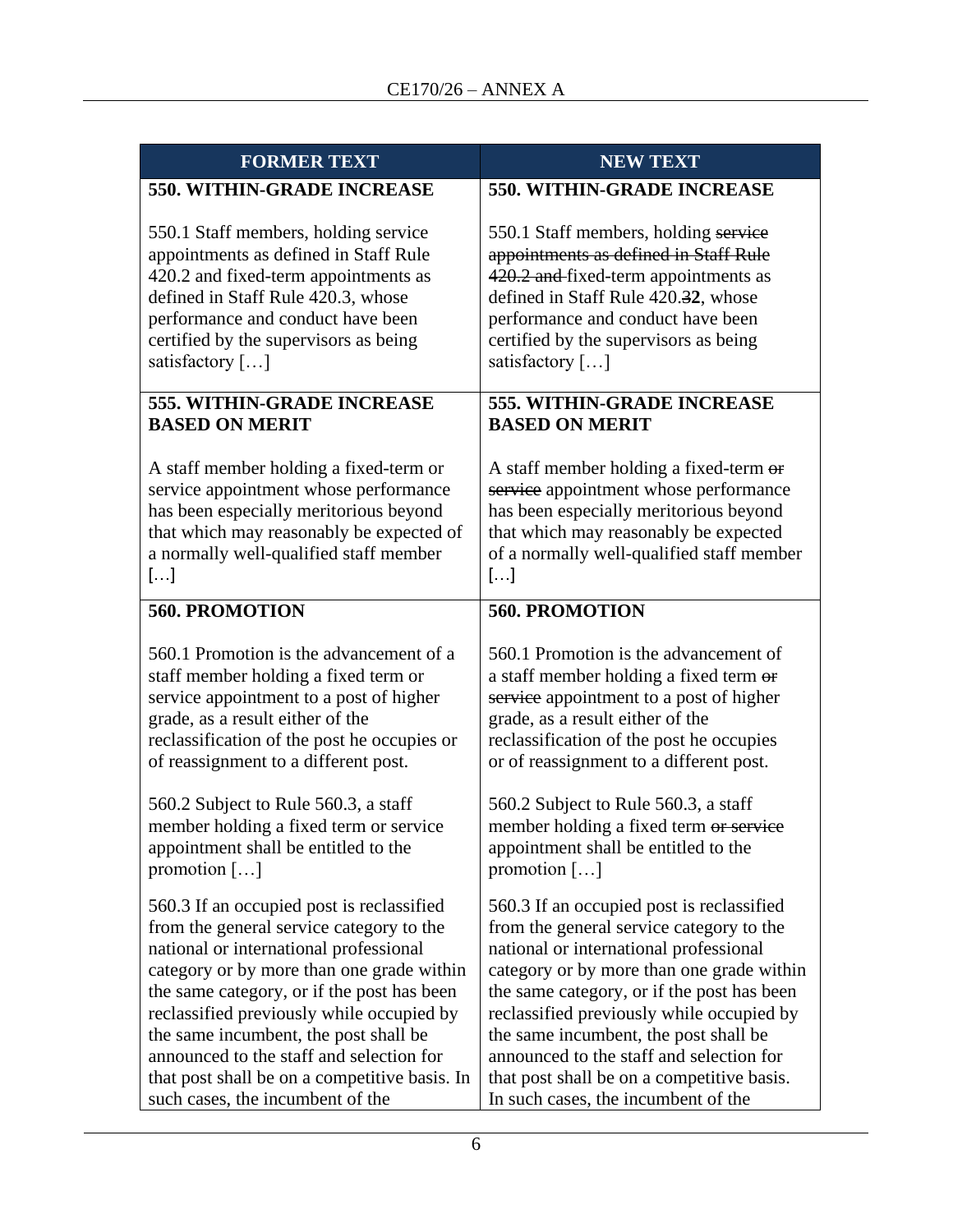| <b>FORMER TEXT</b>                                                                                                                                                                                                                                          | <b>NEW TEXT</b>                                                                                                                                                                                                                                             |
|-------------------------------------------------------------------------------------------------------------------------------------------------------------------------------------------------------------------------------------------------------------|-------------------------------------------------------------------------------------------------------------------------------------------------------------------------------------------------------------------------------------------------------------|
| reclassified post may be granted extra pay<br>as of the fourth consecutive month<br>following the effective date of the<br>reclassification, in accordance with the<br>provisions of Rule 320.5, if he or she holds<br>a fixed term or service appointment. | reclassified post may be granted extra pay<br>as of the fourth consecutive month<br>following the effective date of the<br>reclassification, in accordance with the<br>provisions of Rule 320.5, if he or she holds<br>a fixed term or service appointment. |
| 565. REASSIGNMENT                                                                                                                                                                                                                                           | 565. REASSIGNMENT                                                                                                                                                                                                                                           |
| 565.1 A reassignment is any formal<br>movement of a staff member holding a<br>fixed-term or service appointment from<br>one post to another. []                                                                                                             | 565.1 A reassignment is any formal<br>movement of a staff member holding a<br>fixed-term or service appointment from<br>one post to another. []                                                                                                             |
| 565.2 A staff member holding a fixed-term<br>or service appointment may be reassigned<br>whenever it is in the interest of the Bureau<br>[]                                                                                                                 | 565.2 A staff member holding a fixed-term<br>or service appointment may be reassigned<br>whenever it is in the interest of the Bureau<br>$\left[\ldots\right]$                                                                                              |
| 570. REDUCTION IN GRADE                                                                                                                                                                                                                                     | 570. REDUCTION IN GRADE                                                                                                                                                                                                                                     |
| 570.1 The grade of staff members holding<br>a fixed-term or service appointment may<br>be reduced as a consequence of<br>reclassification of the post occupied or<br>reassignment to a different post of lower<br>grade. The latter may result:             | 570.1 The grade of staff members holding<br>a fixed-term or service appointment may<br>be reduced as a consequence of<br>reclassification of the post occupied or<br>reassignment to a different post of lower<br>grade. The latter may result:             |
| []                                                                                                                                                                                                                                                          | []                                                                                                                                                                                                                                                          |
| <b>640. HOME LEAVE</b>                                                                                                                                                                                                                                      | <b>640. HOME LEAVE</b>                                                                                                                                                                                                                                      |
| []                                                                                                                                                                                                                                                          | []                                                                                                                                                                                                                                                          |
| 640.5 Eligible staff members, as defined in<br>Rule 640.4, holding temporary, fixed term,<br>or service appointments are granted home<br>leave when:                                                                                                        | 640.5 Eligible staff members, as defined in<br>Rule 640.4, holding temporary, or fixed<br>term, or service appointments are granted<br>home leave when:                                                                                                     |
| []                                                                                                                                                                                                                                                          | []                                                                                                                                                                                                                                                          |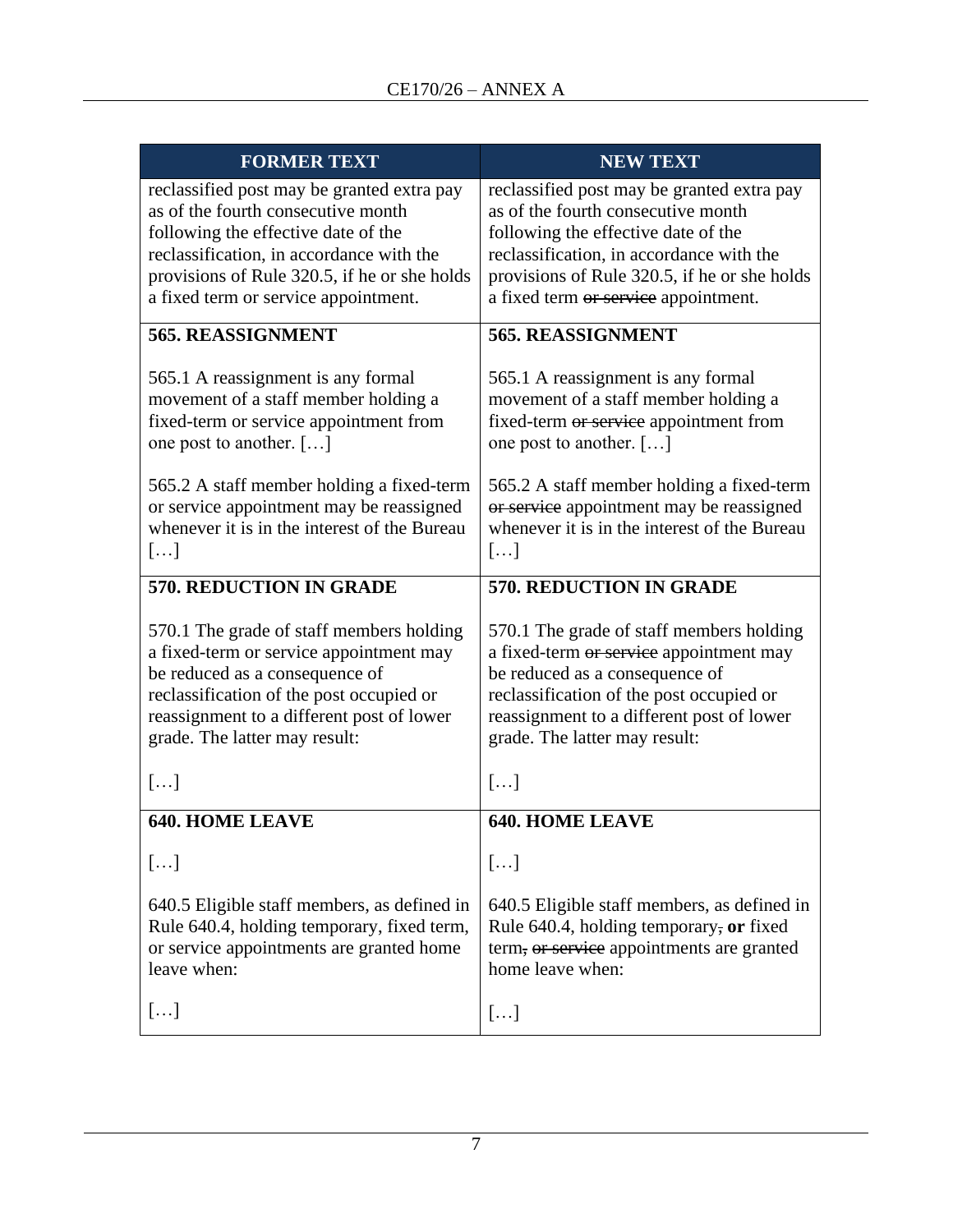| <b>FORMER TEXT</b>                                                                                                                                                                                                                                                            | <b>NEW TEXT</b>                                                                                                                                                                                                                                                               |
|-------------------------------------------------------------------------------------------------------------------------------------------------------------------------------------------------------------------------------------------------------------------------------|-------------------------------------------------------------------------------------------------------------------------------------------------------------------------------------------------------------------------------------------------------------------------------|
| 740. SICK LEAVE                                                                                                                                                                                                                                                               | 740. SICK LEAVE                                                                                                                                                                                                                                                               |
| []                                                                                                                                                                                                                                                                            | []                                                                                                                                                                                                                                                                            |
| 740.1.1 a staff member holding a fixed-<br>term or service appointment of one year's<br>duration or more may be granted up to six<br>months' sick leave with full pay in any<br>period of 12 consecutive months []                                                            | 740.1.1 a staff member holding a fixed-<br>term or service appointment of one year's<br>duration or more may be granted up to six<br>months' sick leave with full pay in any<br>period of 12 consecutive months []                                                            |
| <b>760. MATERNITY LEAVE</b>                                                                                                                                                                                                                                                   | <b>760. MATERNITY LEAVE</b>                                                                                                                                                                                                                                                   |
| []                                                                                                                                                                                                                                                                            | []                                                                                                                                                                                                                                                                            |
| 760.2 Staff members holding fixed-term or<br>service appointments who give birth to a<br>child are entitled to 16 weeks of maternity<br>leave, $[\dots]$                                                                                                                      | 760.2 Staff members holding fixed-term<br>or service appointments who give birth to<br>a child are entitled to 16 weeks of<br>maternity leave, $[\dots]$                                                                                                                      |
| 760.3 Staff members holding temporary<br>appointments as defined in Rule 420.4 []                                                                                                                                                                                             | 760.3 Staff members holding temporary<br>appointments as defined in Rule 420.4<br>$420.3$ []                                                                                                                                                                                  |
| <b>855. RELOCATION SHIPMENT</b>                                                                                                                                                                                                                                               | <b>855. RELOCATION SHIPMENT</b>                                                                                                                                                                                                                                               |
| 855.1 Staff members holding a fixed-term<br>or service appointment who are installed<br>for at least one year at duty station that is<br>not their recognized placed of residence<br>$\left[\ldots\right]$                                                                    | 855.1 Staff members holding a fixed-term<br>or service appointment who are installed<br>for at least one year at a duty station that<br>is not their recognized placed of residence<br>[]                                                                                     |
| <b>1030. TERMINATION FOR REASONS</b>                                                                                                                                                                                                                                          | <b>1030. TERMINATION FOR REASONS</b>                                                                                                                                                                                                                                          |
| <b>OF HEALTH</b><br>1030.1 [] The staff member shall be<br>given three months' notice if serving on a<br>service or fixed-term appointment and one<br>month's notice if serving on a temporary<br>appointment. The staff member shall<br>always have the option of resigning. | <b>OF HEALTH</b><br>1030.1 [] The staff member shall be<br>given three months' notice if serving on a<br>service or fixed-term appointment and one<br>month's notice if serving on a temporary<br>appointment. The staff member shall<br>always have the option of resigning. |
| 1030.2 Prior to such termination the<br>following conditions must be filled:                                                                                                                                                                                                  | 1030.2 Prior to such termination the<br>following conditions must be filled:                                                                                                                                                                                                  |
| []                                                                                                                                                                                                                                                                            | []                                                                                                                                                                                                                                                                            |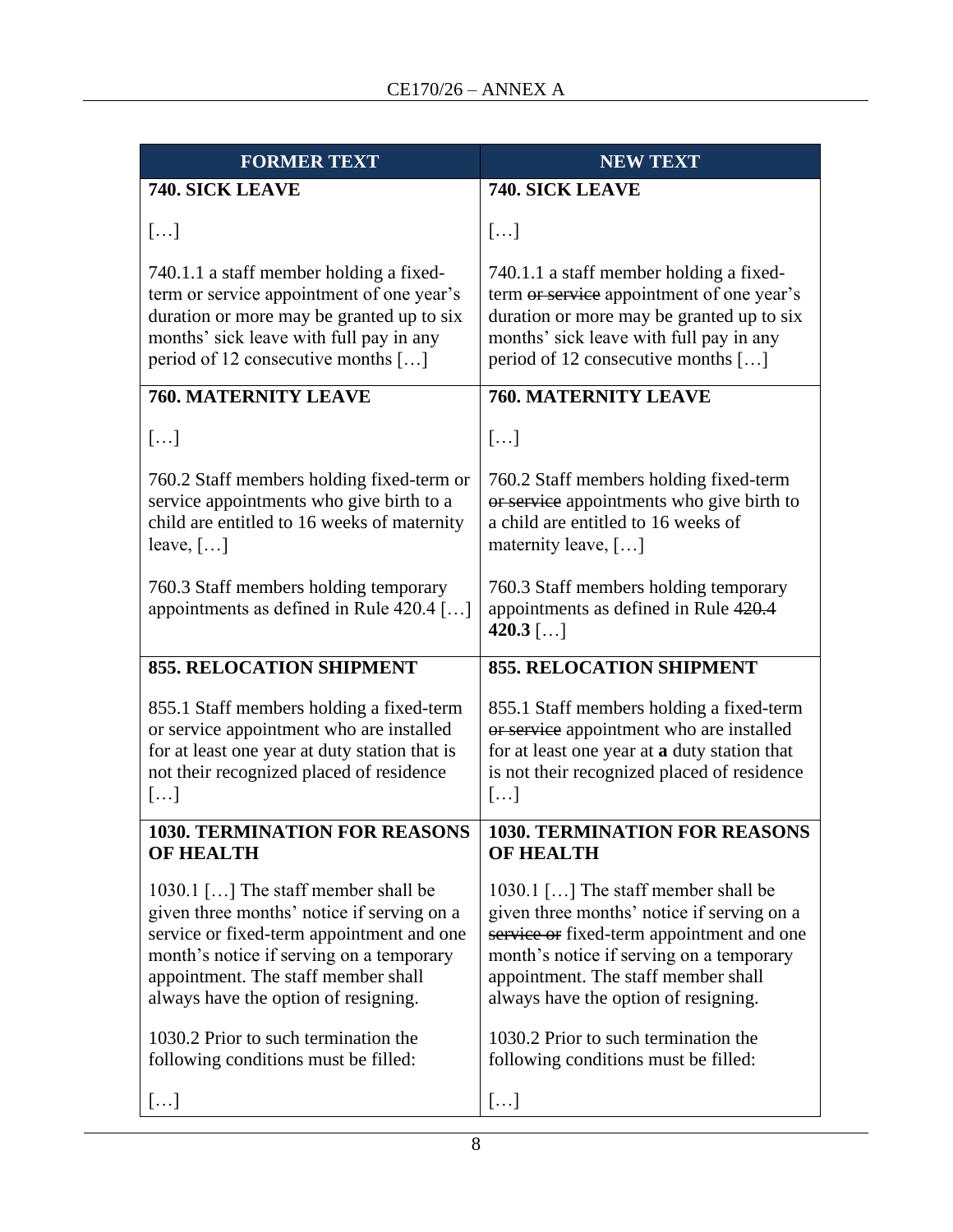| <b>FORMER TEXT</b>                                                                                                                                                                                                                                                                                                                         | <b>NEW TEXT</b>                                                                                                                                                                                                                                                                                                                            |  |  |  |  |
|--------------------------------------------------------------------------------------------------------------------------------------------------------------------------------------------------------------------------------------------------------------------------------------------------------------------------------------------|--------------------------------------------------------------------------------------------------------------------------------------------------------------------------------------------------------------------------------------------------------------------------------------------------------------------------------------------|--|--|--|--|
| 1030.2.2 reassignment possibilities for<br>staff members holding service or<br>fixed-term appointments shall be explored<br>and an offer made if this is feasible;                                                                                                                                                                         | 1030.2.2 reassignment possibilities for<br>staff members holding service or<br>fixed-term appointments shall be explored<br>and an offer made if this is feasible;                                                                                                                                                                         |  |  |  |  |
| []                                                                                                                                                                                                                                                                                                                                         | []                                                                                                                                                                                                                                                                                                                                         |  |  |  |  |
| <b>1050. ABOLITION OF POST</b>                                                                                                                                                                                                                                                                                                             | <b>1050. ABOLITION OF POST</b>                                                                                                                                                                                                                                                                                                             |  |  |  |  |
| []                                                                                                                                                                                                                                                                                                                                         | []                                                                                                                                                                                                                                                                                                                                         |  |  |  |  |
| 1050.2 When a post of indefinite duration<br>- or any post held by a staff member with<br>a service appointment <sup>2</sup> – is abolished,<br>reasonable efforts shall be made to<br>reassign the staff member occupying that<br>post, in accordance with established<br>procedures, specifically:                                       | 1050.2 When a post of indefinite duration<br>- or any post held by a staff member with<br>a service appointment <sup>2</sup> — is abolished,<br>reasonable efforts shall be made to<br>reassign the staff member occupying that<br>post, in accordance with established<br>procedures, specifically:                                       |  |  |  |  |
| <b>Footnote reference under Staff Rule</b><br>1050.2                                                                                                                                                                                                                                                                                       | <b>Footnote reference under Staff Rule</b><br>1050.2<br><sup>2</sup> -In this Rule, references to staff members                                                                                                                                                                                                                            |  |  |  |  |
| $2$ In this Rule, references to staff members<br>holding service appointments shall be<br>interpreted to include staff members<br>holding career-service appointments.                                                                                                                                                                     | holding service appointments shall be<br>interpreted to include staff members<br>holding career-service appointments.                                                                                                                                                                                                                      |  |  |  |  |
| 1050.3 Termination under this Rule shall<br>require the giving of at least three months'<br>notice to a staff member holding a service<br>appointment or a non-probationary fixed<br>term appointment against a post of<br>indefinite duration or one of limited<br>duration and at least one month's notice to<br>any other staff member. | 1050.3 Termination under this Rule shall<br>require the giving of at least three months'<br>notice to a staff member holding a service<br>appointment or a non-probationary<br>fixed-term appointment against a post of<br>indefinite duration or one of limited<br>duration and at least one month's notice to<br>any other staff member. |  |  |  |  |
| 1050.4 Staff members whose appointments<br>are terminated under this Rule shall be paid<br>an indemnity in accordance with the<br>following schedule and with due regard to<br>Rule 380.3:                                                                                                                                                 | 1050.4 Staff members whose appointments<br>are terminated under this Rule shall be paid<br>an indemnity in accordance with the<br>following schedule and with due regard to<br>Rule 380.3:                                                                                                                                                 |  |  |  |  |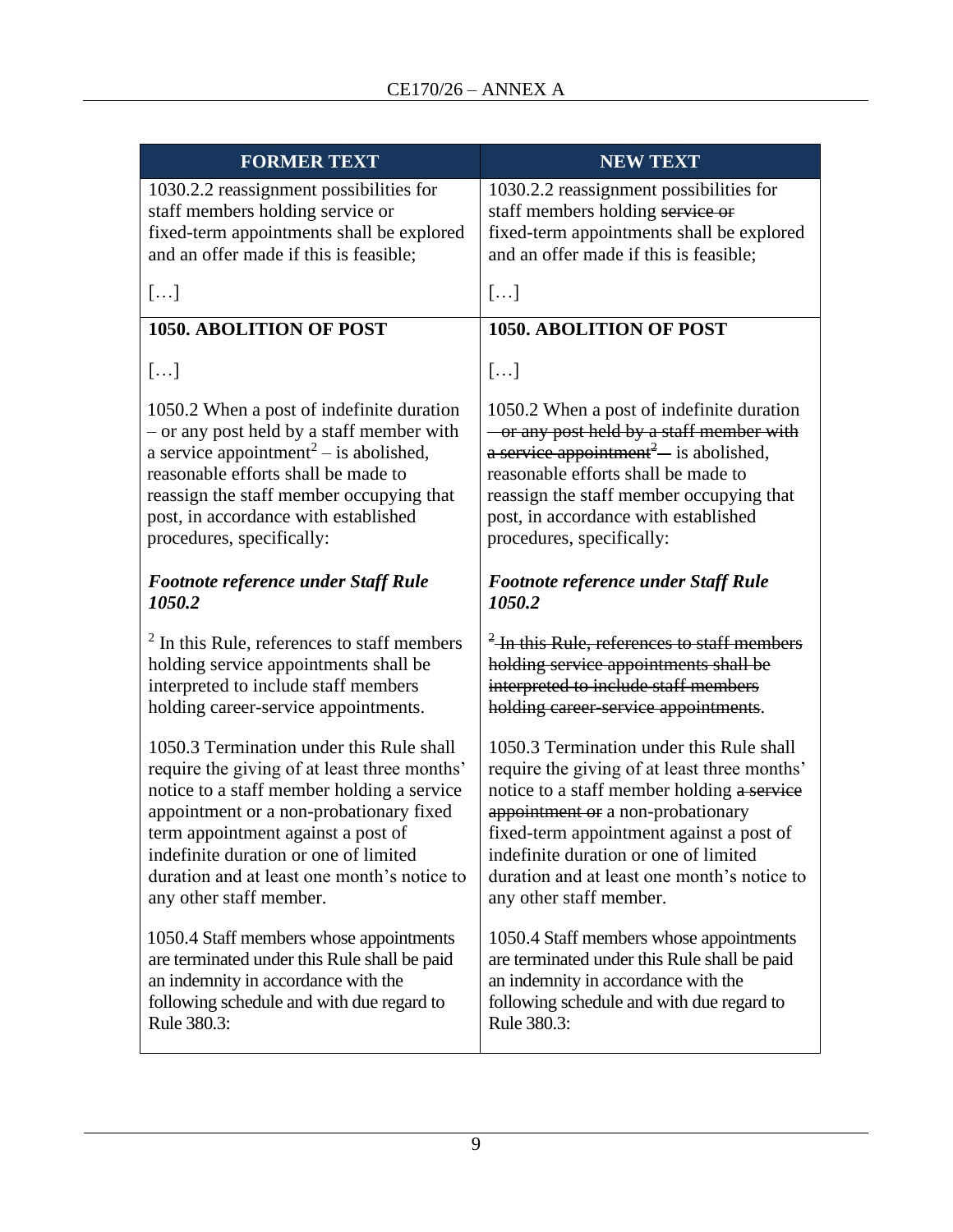|                                                                                                   | <b>FORMER TEXT</b>                   |                                                         | <b>NEW TEXT</b>                               |                                                           |                                             |                      |  |  |
|---------------------------------------------------------------------------------------------------|--------------------------------------|---------------------------------------------------------|-----------------------------------------------|-----------------------------------------------------------|---------------------------------------------|----------------------|--|--|
|                                                                                                   | <b>Indemnity</b>                     |                                                         |                                               |                                                           | <b>Indemnity</b>                            |                      |  |  |
|                                                                                                   | (Terminal remuneration)              |                                                         |                                               |                                                           | (Terminal remuneration)                     |                      |  |  |
| <b>Years of</b>                                                                                   | <b>Staff holding</b>                 | <b>Staff holding</b>                                    |                                               | <b>Years</b>                                              | <b>Staff holding</b>                        | <b>Staff holding</b> |  |  |
| service                                                                                           | service                              | fixed-term                                              |                                               | <b>of</b>                                                 | service                                     | fixed-term           |  |  |
|                                                                                                   | appointments                         | appointments                                            |                                               | service                                                   | appointments                                | appointments         |  |  |
| Less                                                                                              |                                      | One week per                                            |                                               | Less                                                      |                                             | One week per         |  |  |
| than 1                                                                                            |                                      | unexpired month                                         |                                               | than 1                                                    |                                             | unexpired month      |  |  |
|                                                                                                   |                                      | of contract,                                            |                                               | 1                                                         |                                             | of contract,         |  |  |
| 1                                                                                                 | Not applicable                       | subject to a                                            |                                               | $\overline{2}$                                            | subject to a                                |                      |  |  |
| $\overline{2}$                                                                                    |                                      | minimum of                                              |                                               |                                                           | Not applicable                              | minimum of           |  |  |
| $\overline{3}$                                                                                    |                                      | 6 weeks and a                                           |                                               | $\overline{3}$                                            |                                             | 6 weeks and a        |  |  |
| $\overline{4}$                                                                                    |                                      | maximum of                                              |                                               | $\overline{4}$                                            |                                             | maximum of           |  |  |
|                                                                                                   |                                      | 3 months                                                |                                               |                                                           |                                             | 3 months             |  |  |
| 5                                                                                                 |                                      | 4 months                                                |                                               | 5                                                         |                                             | 4 months             |  |  |
| 6                                                                                                 | 6 months                             | 5 months                                                |                                               | 6                                                         | 6 months                                    | 5 months             |  |  |
| $\overline{7}$                                                                                    | 7 months                             | 6 months                                                |                                               | $\overline{7}$                                            | 7 months                                    | 6 months             |  |  |
| 8                                                                                                 | 8 months                             | 7 months                                                |                                               | 8                                                         | 8 months                                    | 7 months             |  |  |
| 9                                                                                                 | 9 months                             | 9 months                                                |                                               | 9                                                         | 9 months                                    | 9 months             |  |  |
| 10                                                                                                | 9.5 months                           | 9.5 months                                              |                                               | 10                                                        | 9.5 months                                  | 9.5 months           |  |  |
| 11                                                                                                | 10 months                            | 10 months                                               |                                               | 11                                                        | 10 months                                   | 10 months            |  |  |
| 12                                                                                                | 10.5 months                          | 10.5 months                                             |                                               | 12                                                        | 10.5 months                                 | 10.5 months          |  |  |
| 13                                                                                                | 11 months                            | 11 months                                               |                                               | 13                                                        | 11 months                                   | 11 months            |  |  |
| 14                                                                                                | 11.5 months                          | 11.5 months                                             |                                               | 14                                                        | 11.5 months                                 | 11.5 months          |  |  |
| $15$ or<br>more                                                                                   | 12 months                            | 12 months                                               |                                               | $15$ or<br>more                                           | 12 months                                   | 12 months            |  |  |
|                                                                                                   |                                      |                                                         |                                               |                                                           |                                             |                      |  |  |
| []                                                                                                |                                      |                                                         |                                               | []                                                        |                                             |                      |  |  |
|                                                                                                   |                                      |                                                         |                                               |                                                           |                                             |                      |  |  |
|                                                                                                   |                                      | 1070. UNSATISFACTORY PERFORMANCE                        |                                               |                                                           | 1070. UNSATISFACTORY                        |                      |  |  |
|                                                                                                   | OR UNSUITABILITY FOR                 |                                                         |                                               | PERFORMANCE OR UNSUITABILITY<br>FOR INTERNATIONAL SERVICE |                                             |                      |  |  |
|                                                                                                   | <b>INTERNATIONAL SERVICE</b>         |                                                         |                                               |                                                           |                                             |                      |  |  |
|                                                                                                   |                                      |                                                         | 1070.1 A staff member's fixed term or service |                                                           |                                             |                      |  |  |
| 1070.1 A staff member's fixed term or service<br>appointment may be terminated if his performance |                                      |                                                         | appointment may be terminated if his          |                                                           |                                             |                      |  |  |
| is unsatisfactory or if he proves unsuited to his                                                 |                                      |                                                         | performance is unsatisfactory or if he proves |                                                           |                                             |                      |  |  |
| work or to international service. []                                                              |                                      |                                                         |                                               |                                                           |                                             |                      |  |  |
|                                                                                                   |                                      | unsuited to his work or to international service.<br>[] |                                               |                                                           |                                             |                      |  |  |
|                                                                                                   |                                      | 1070.2 Prior to termination action, a staff member      |                                               |                                                           | 1070.2 Prior to termination action, a staff |                      |  |  |
|                                                                                                   |                                      |                                                         |                                               |                                                           |                                             |                      |  |  |
|                                                                                                   | be given a written warning $[\dots]$ | holding a fixed term or service appointment shall       |                                               |                                                           | member holding a fixed term or service      |                      |  |  |
|                                                                                                   |                                      |                                                         |                                               | appointment shall be given a written warning              |                                             |                      |  |  |
|                                                                                                   |                                      |                                                         |                                               | []                                                        |                                             |                      |  |  |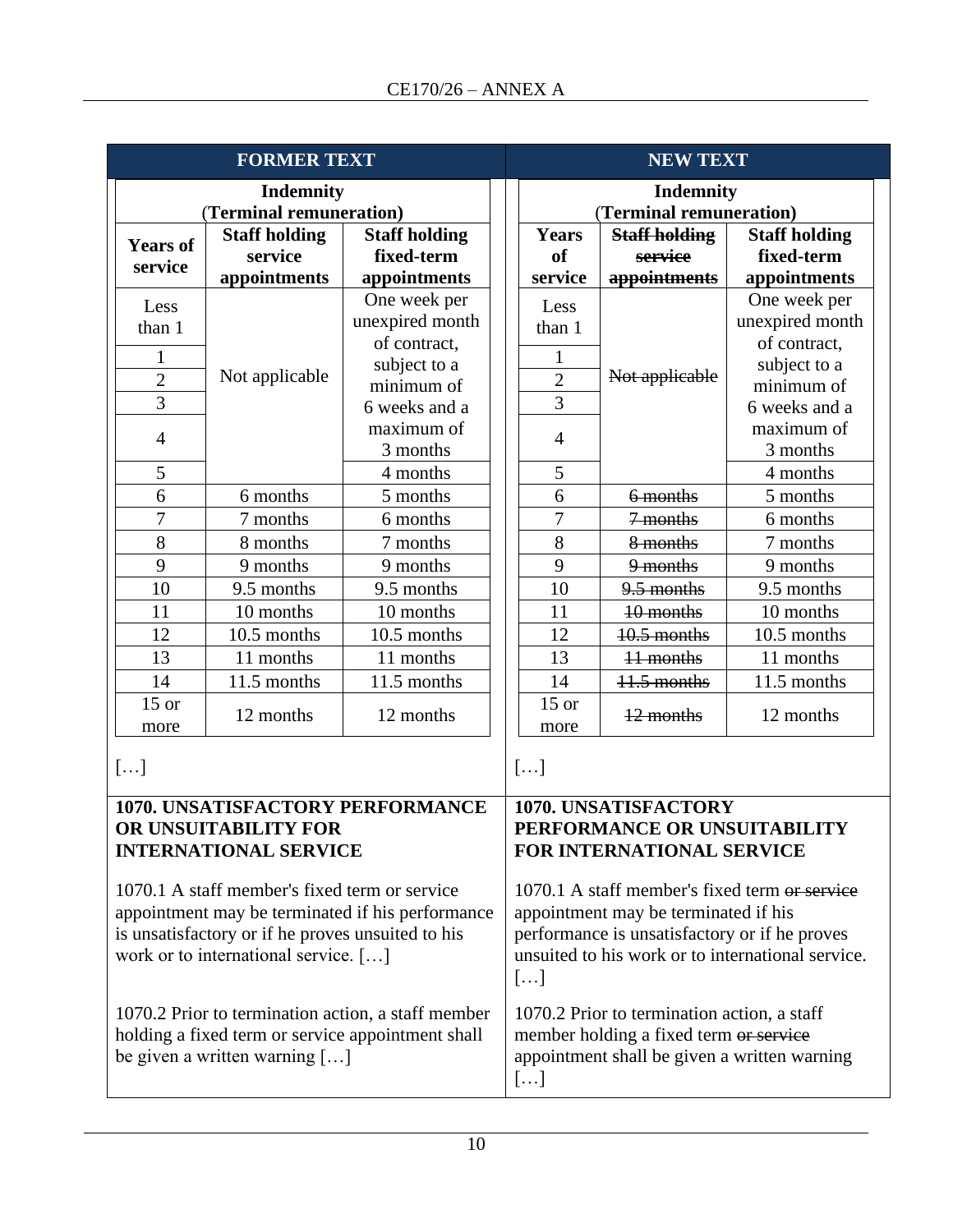#### **Annex B**

#### **Appendix 1 of the Staff Rules**

#### **A. Salary Scale for the Professional and Higher Categories: Annual Gross Salaries and Net Equivalents after Application of Staff Assessment** (in U.S. dollars)

|       |              |         |              |         |         |         |         | <b>Steps</b> |         |         |         |         |         |         |
|-------|--------------|---------|--------------|---------|---------|---------|---------|--------------|---------|---------|---------|---------|---------|---------|
| Level |              | 1       | $\mathbf{I}$ | Ш       | IV      | V       | VI      | <b>VII</b>   | VIII    | IX      | X       | XI      | XII     | XIII    |
| $D-2$ | <b>Gross</b> | 150,252 | 153,708      | 157,164 | 160,623 | 164,082 | 167,539 | 170,994      | 174,455 | 177,911 | 181,367 |         |         |         |
|       | Net          | 114,666 | 116,947      | 119,228 | 121,511 | 123,794 | 126,076 | 128,356      | 130,640 | 132,921 | 135,202 |         |         |         |
| $D-1$ | <b>Gross</b> | 134,514 | 137,376      | 140,243 | 143,107 | 145,961 | 148,827 | 151,792      | 154,824 | 157,864 | 160,897 | 163,933 | 166,965 | 170,003 |
|       | <b>Net</b>   | 103,660 | 105,663      | 107,670 | 109,675 | 111,673 | 113,679 | 115,683      | 117,684 | 119,690 | 121,692 | 123,696 | 125,697 | 127,702 |
| $P-5$ | <b>Gross</b> | 115,949 | 118,384      | 120,821 | 123,253 | 125,690 | 128,123 | 130,561      | 132,994 | 135,430 | 137,863 | 140,300 | 142,730 | 145,170 |
|       | Net          | 90,664  | 92,369       | 94,075  | 95,777  | 97,483  | 99,186  | 100,893      | 102,596 | 104,301 | 106,004 | 107,710 | 109,411 | 111,119 |
| $P-4$ | Gross        | 94,871  | 97,036       | 99,200  | 101,481 | 103,830 | 106,180 | 108,533      | 110,883 | 113,231 | 115,579 | 117,933 | 120,277 | 122,627 |
|       | <b>Net</b>   | 75,602  | 77,247       | 78,892  | 80,537  | 82,181  | 83,826  | 85,473       | 87,118  | 88,762  | 90,405  | 92,053  | 93,694  | 95,339  |
| $P-3$ | <b>Gross</b> | 77,884  | 79,887       | 81,891  | 83,892  | 85,897  | 87,899  | 89,901       | 91,908  | 93,909  | 95,911  | 97,918  | 99,921  | 102,090 |
|       | Net          | 62,692  | 64,214       | 65,737  | 67,258  | 68,782  | 70,303  | 71,825       | 73,350  | 74,871  | 76,392  | 77,918  | 79,440  | 80,963  |
| $P-2$ | <b>Gross</b> | 60,203  | 61,993       | 63,784  | 65,575  | 67,370  | 69,163  | 70,958       | 72,743  | 74,537  | 76,328  | 78,120  | 79,914  | 81,704  |
|       | <b>Net</b>   | 49,254  | 50,615       | 51,976  | 53,337  | 54,701  | 56,064  | 57,428       | 58,785  | 60,148  | 61,509  | 62,871  | 64,235  | 65,595  |
| $P-1$ | <b>Gross</b> | 46,413  | 47,806       | 49,198  | 50,646  | 52,164  | 53,688  | 55,207       | 56,729  | 58,249  | 59,771  | 61,291  | 62,811  | 64,332  |
|       | Net          | 38,523  | 39,679       | 40,834  | 41,991  | 43,145  | 44,303  | 45,457       | 46,614  | 47,769  | 48,926  | 50,081  | 51,236  | 52,392  |

Effective 1 January 2022

<sup>1</sup> The normal qualifying period for a within-grade increase between consecutive steps is one year. The shaded steps at each grade require two years of qualifying service at the preceding step (Staff Rule 550.2).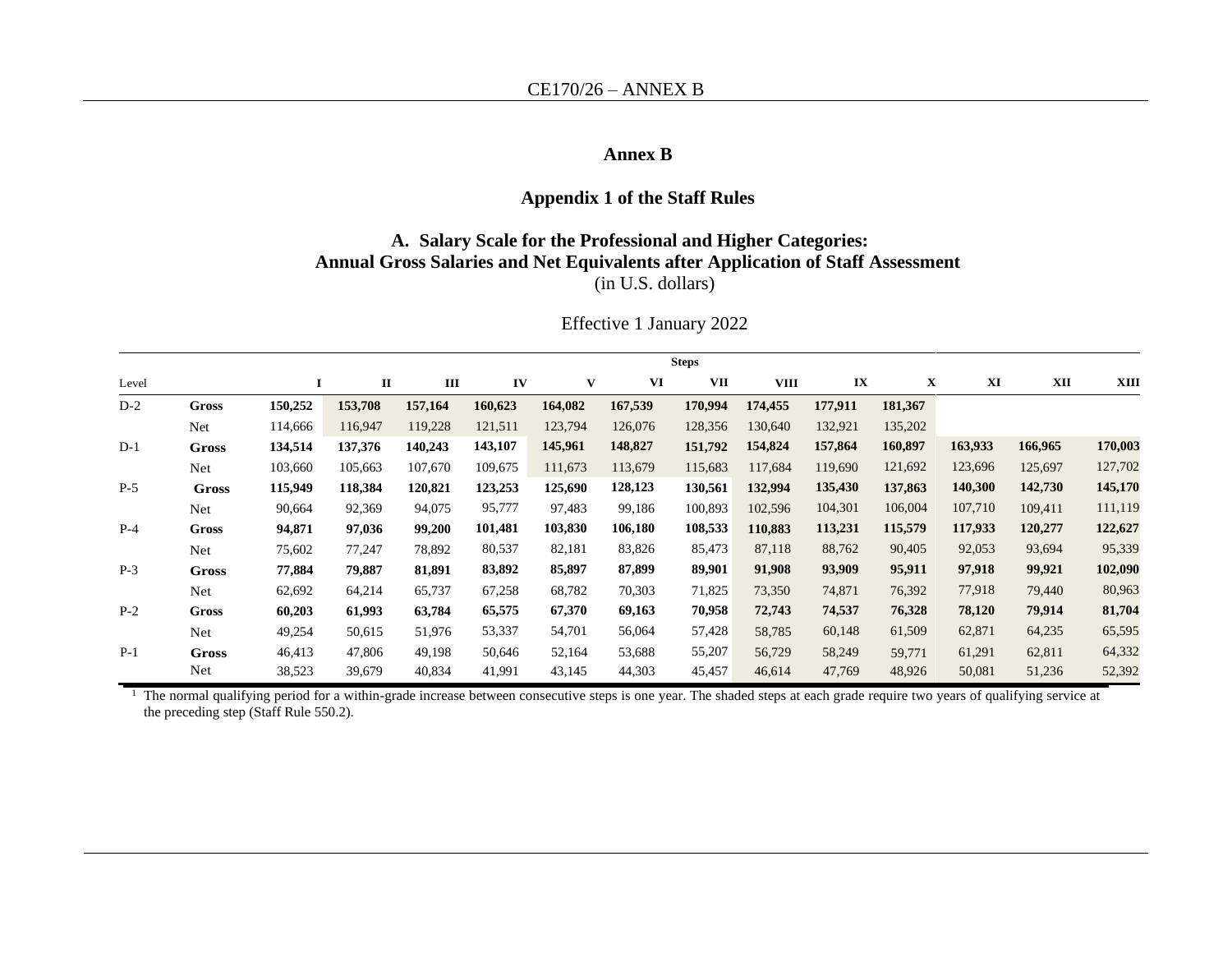#### **B. Pay Protection Points for Staff Whose Salaries Are Higher Than the Maximum Salaries on the Unified Salary Scale** (in U.S. dollars)

| Level |              | Pay protection point 1 | Pay protection point 2 |
|-------|--------------|------------------------|------------------------|
| $P-4$ | <b>Gross</b> | 124,981                | 127,331                |
|       | <b>Net</b>   | 96,987                 | 98,632                 |
| $P-3$ | Gross        | 104,263                | 106,437                |
|       | <b>Net</b>   | 82,484                 | 84,006                 |
| $P-2$ | Gross        | 83,495                 |                        |
|       | <b>Net</b>   | 66,956                 |                        |
| $P-1$ | <b>Gross</b> | 65,851                 |                        |
|       | <b>Net</b>   | 53,547                 |                        |

Effective 1 January 2022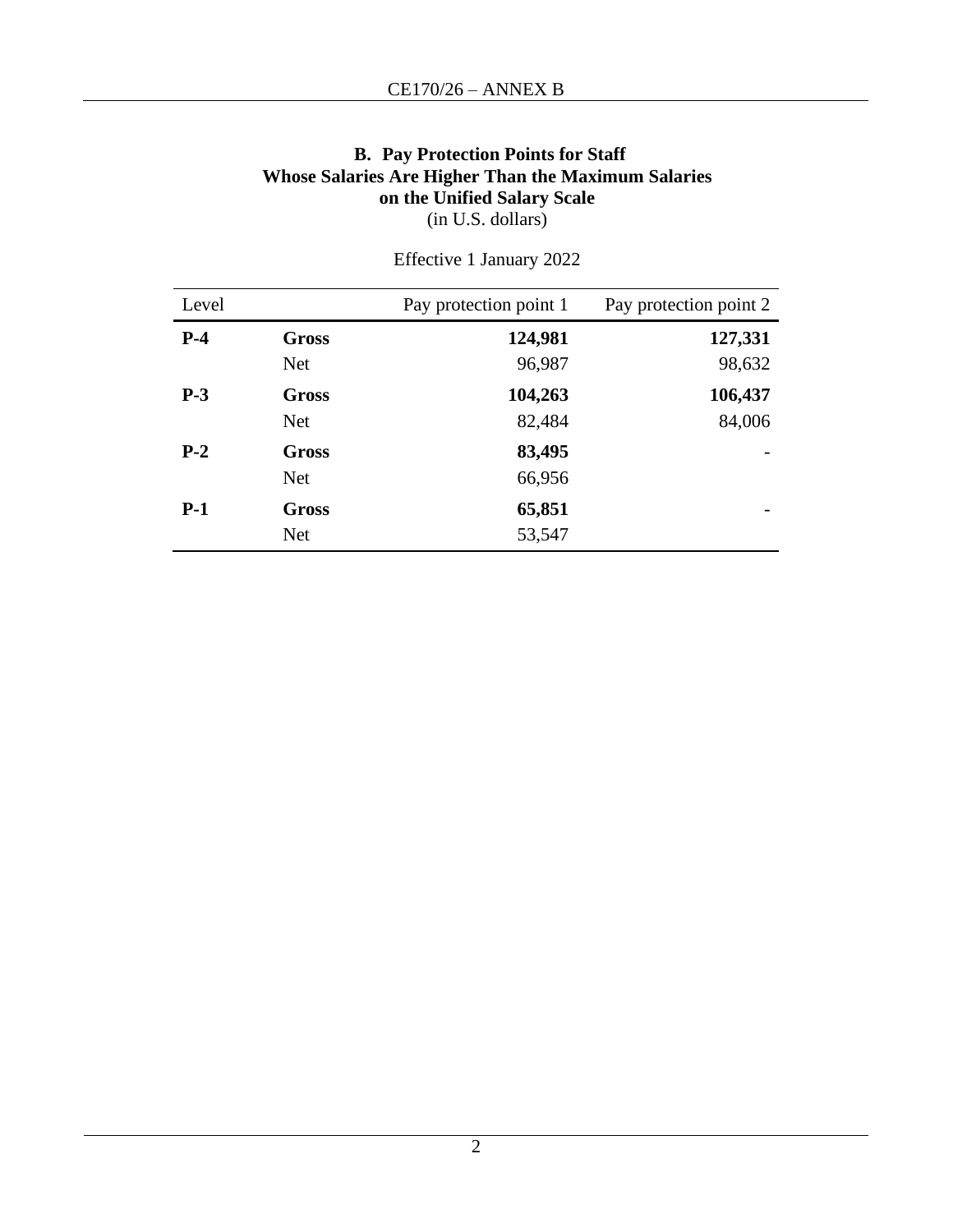## **Appendix 2 of the Staff Rules**

## **Education Grant Entitlement Education Grant Sliding Reimbursement Scale**

Effective school year in progress 1 January 2022

| <b>Claim amount bracket</b><br>(U.S. dollars) | <b>Reimbursement rate</b><br>(percentage) |
|-----------------------------------------------|-------------------------------------------|
| 0 to 13,224                                   | 86                                        |
| 13,225 to 19,836                              | 81                                        |
| 19,837 to 26,448                              | 76                                        |
| 26,449 to 33,060                              | 71                                        |
| 33,061 to 39,672                              | 66                                        |
| 39,673 to 46,284                              | 61                                        |
| 46,285 and above                              |                                           |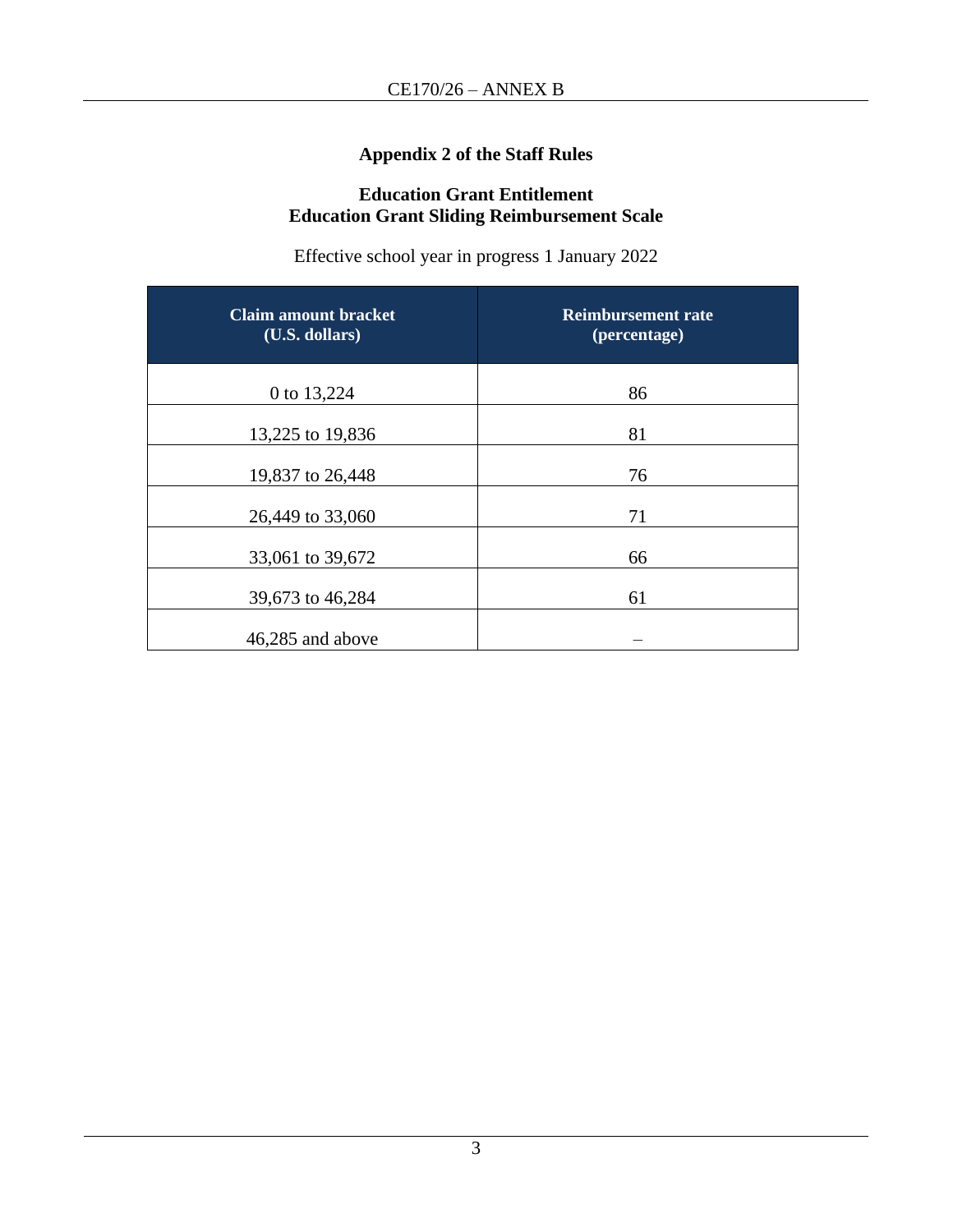



# **170th SESSION OF THE EXECUTIVE COMMITTEE**

*Washington, D.C., USA (hybrid session), 20-24 June 2022*

CE170/26 Annex C Original: English

# *PROPOSED RESOLUTION*

## **AMENDMENTS TO THE PAN AMERICAN SANITARY BUREAU STAFF REGULATIONS AND RULES**

#### *THE 170th SESSION OF THE EXECUTIVE COMMITTEE,*

(PP1) Having considered the amendments to the Staff Rules of the Pan American Sanitary Bureau submitted by the Director in Annex A to Document CE170/26;

(PP2) Acknowledging the recommendation of the International Civil Service Commission in its 2021 Annual Report to increase the base/floor salary scale for the professional and higher categories and pay protection points by 0.92% on a no-loss/nogain basis, and PASB's implementation of that recommendation as of 1 January 2022;

(PP3) Taking into consideration the actions of the Seventy-fifth World Health Assembly regarding the remuneration of the Regional Directors, Assistant Directors-General, and the Deputy Director-General based on the United Nations General Assembly's approval of the amended base/floor salary scale for the professional and higher categories on a noloss/no-gain basis;

(PP4) Bearing in mind the provisions of Staff Rule 020 and Staff Regulation 3.1 of the Pan American Sanitary Bureau;

(PP5) Recognizing the need for uniformity in the conditions of employment of staff of the Pan American Sanitary Bureau and the United Nations Common System Agencies,

#### *RESOLVES:*

(OP)1. To confirm, in accordance with Staff Rule 020, the Staff Rule amendments that have been made by the Director effective 1 January 2022 concerning the remuneration of staff in the professional and higher categories and the Staff Rule amendments that have been made by the Director effective 1 July 2022 regarding education grant and boarding; and service appointments.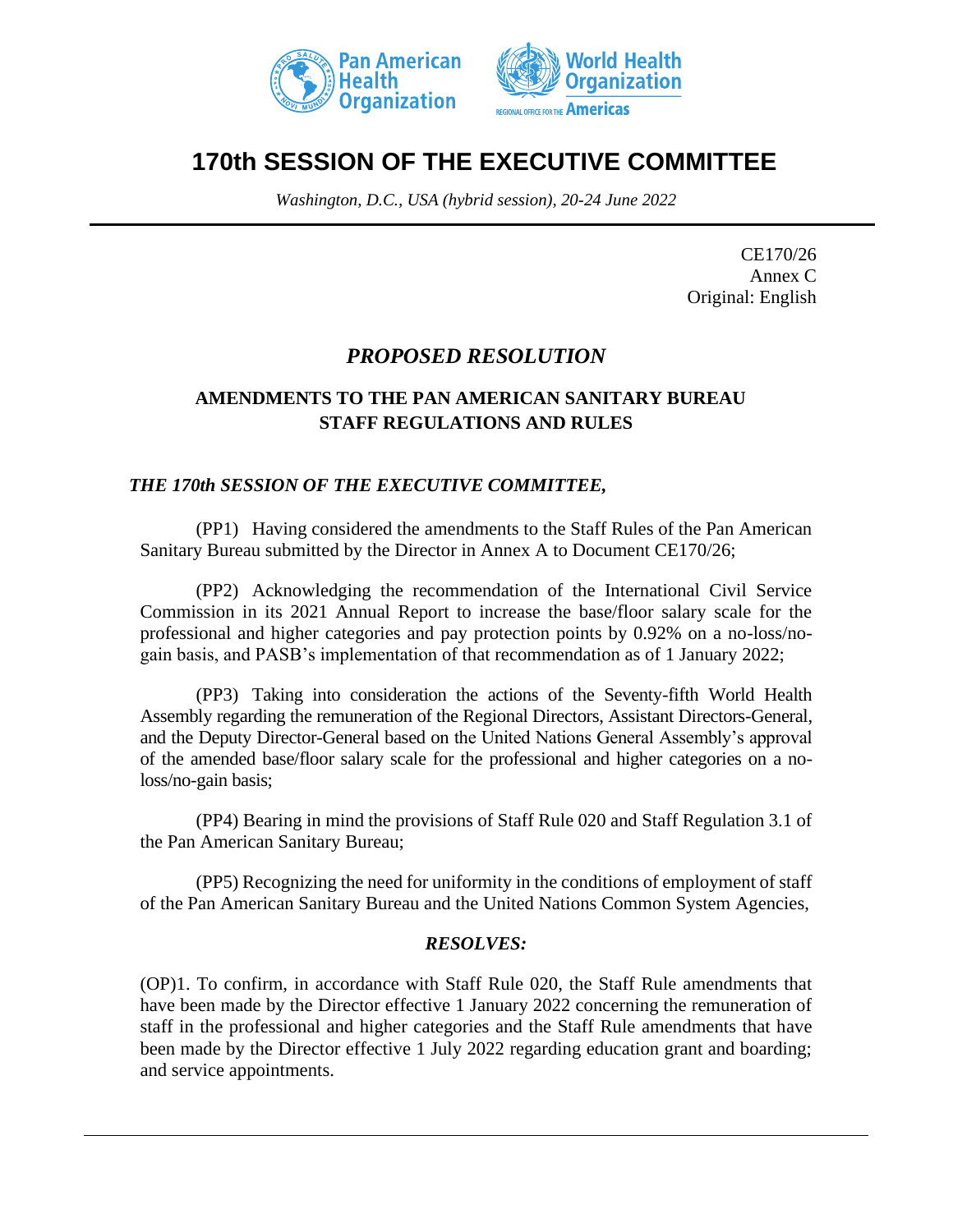(OP)2. To establish the annual salary of the Assistant Director of the Pan American Sanitary Bureau, beginning on 1 January 2022 at US\$ 186,738<sup>1</sup> before staff assessment, with a corresponding net base salary of \$138,747.

(OP)3. To establish the annual salary of the Deputy Director of the Pan American Sanitary Bureau, beginning on 1 January 2022, at \$188,253 before staff assessment, with a corresponding net base salary of \$139,747.

(OP)4. To establish the annual salary of the Director of the Pan American Sanitary Bureau, beginning on 1 January 2022, at \$207,368 before staff assessment, with a corresponding net base salary of \$152,363.

Appendix

<sup>&</sup>lt;sup>1</sup> Unless otherwise indicated, all monetary figures in this document are expressed in United States dollars.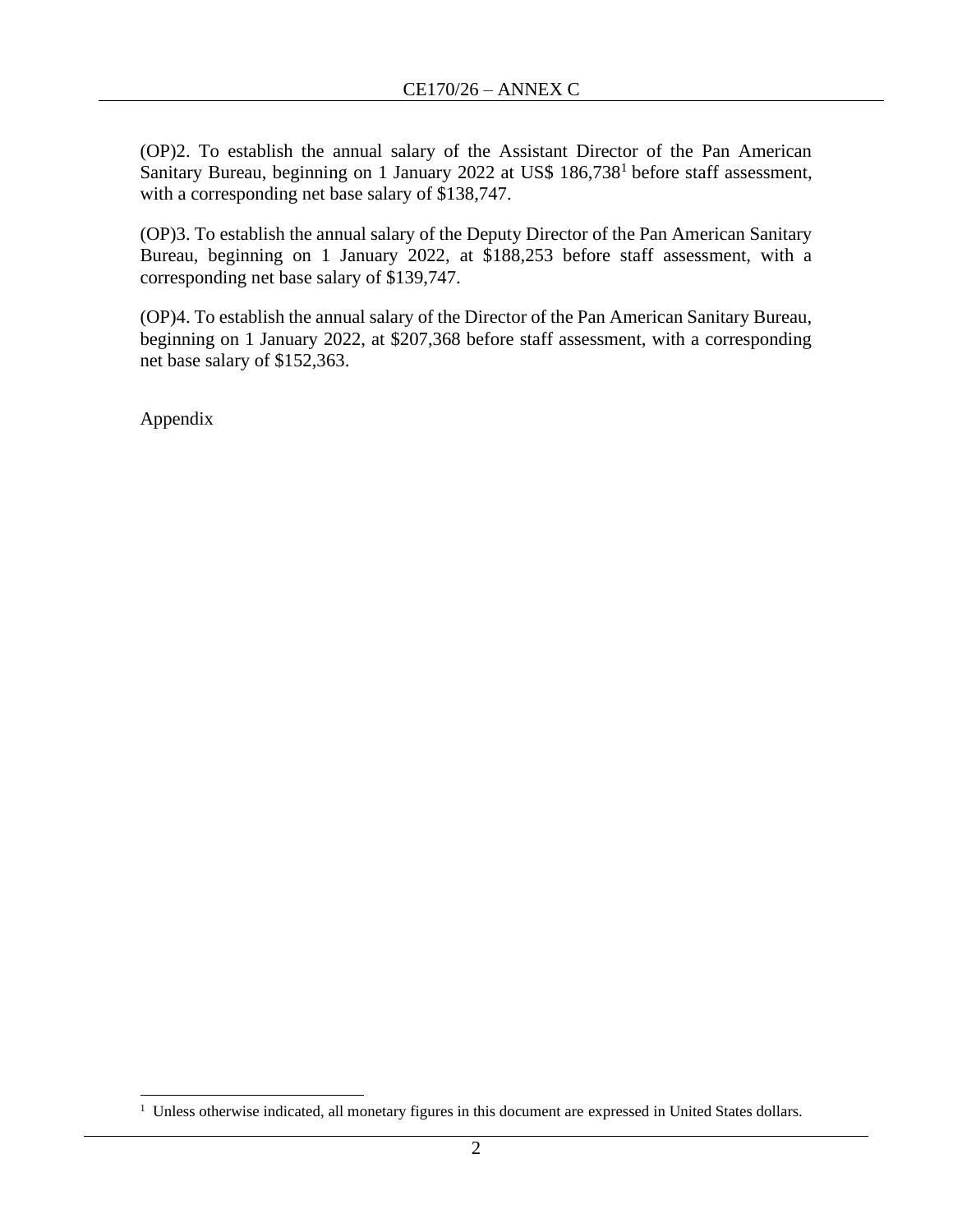## **Appendix**

## **AMENDMENTS TO THE STAFF RULES OF THE PAN AMERICAN SANITARY BUREAU**

**The amendments presented below shall apply to the specific articles indicated in each case:**

## **320. SALARY DETERMINATION**

[…]

320.3 On promotion to a higher grade the net base salary of a staff member holding a fixed term appointment shall be fixed at the lowest step in the new grade […]

## **340. DEPENDENTS' AND SINGLE PARENT'S ALLOWANCES**

340. Staff members appointed to the professional or higher categories, except those holding temporary appointments as defined in Rule 420.3, are entitled to an allowance, as follows:

[…]

340.2 For a child who has a physical or mental disability as defined in Staff Rule 310.5.2, an amount equivalent to double the dependent child allowance. The entitlement shall be reduced by the amount of any benefit paid from any other public source by way of social security payments, or under public law, by reason of such child.

# **350. EDUCATION GRANT**

[…]

350.2.2 the cost of full-time attendance at an educational institution outside the country or area of the duty station. For staff member**s** assigned to a non-Headquarters duty stations, an additional lump sum for boarding-related expenses incurred for primary and secondary education levels only is also payable.

[…]

# **355. SPECIAL EDUCATION GRANT FOR CHILDREN WITH DISABILITIES**

355.1.1 the special education grant is payable in respect of any child who has a physical or mental disability and is recognized as a depend**e**nt under Rule 310.5.2. The grant is payable from the date on which the special teaching or training is required up to the end of the year in which the child reaches the age of 28 or is awarded the first recognized post-secondary degree, whichever is earlier;

[…]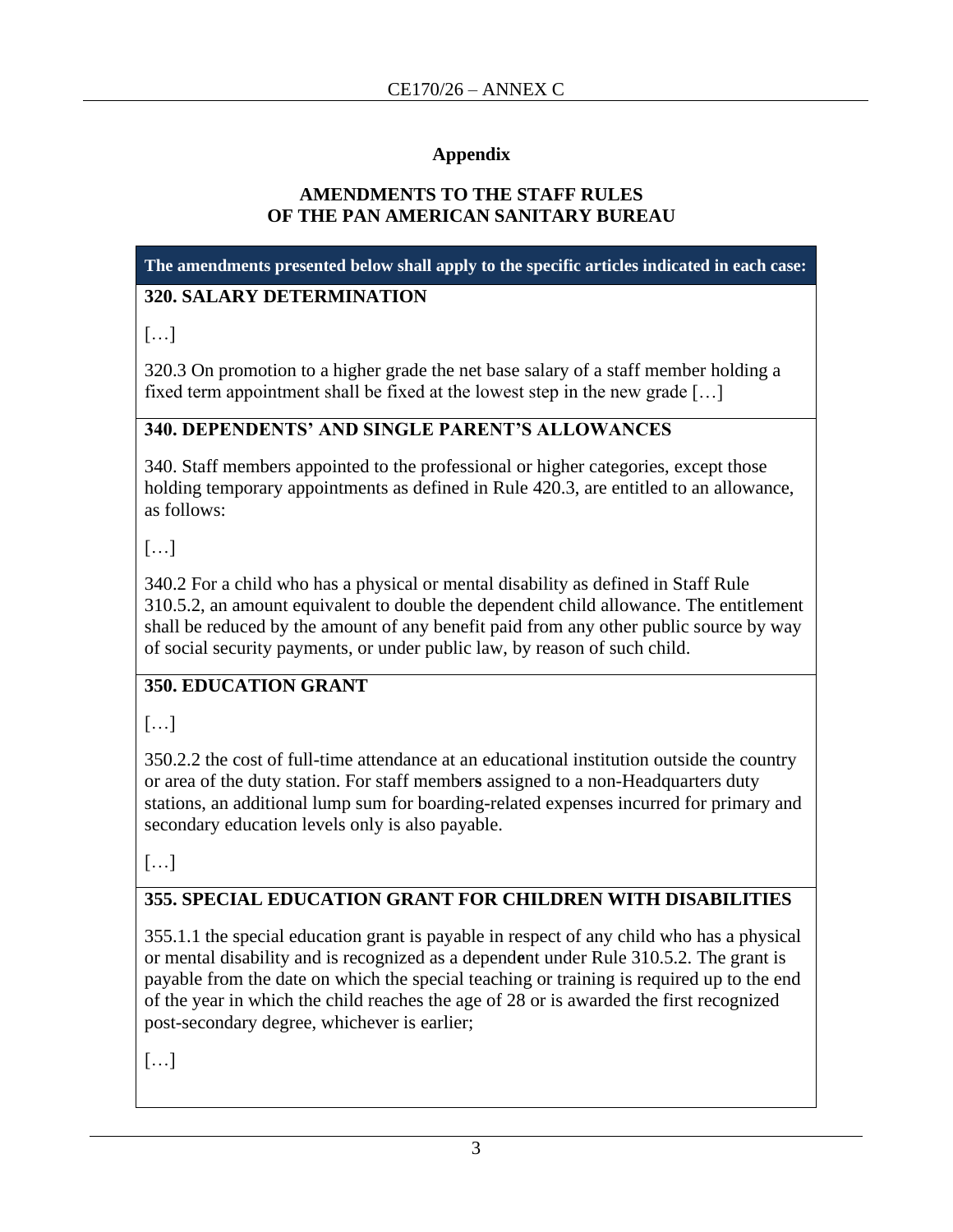355.3.1 the child is unable, by reason of physical or mental disability, to attend a traditional educational institution and therefore requires special teaching or training;

355.3.2 the child, while attending a traditional educational institution, requires special teaching or training.

## **360. MOBILITY INCENTIVE, HARDSHIP ALLOWANCE AND NON-FAMILY SERVICE ALLOWANCE**

## […]

360.1 Mobility Incentive: In order to provide incentives for mobility, an allowance is paid to staff members holding fixed-term appointments.

360.2 Hardship Allowance: In order to recognize varying degrees of hardship at different duty stations, a hardship allowance is paid to staff members holding fixed-term or temporary appointments.

360.3 Non-Family Service Allowance: In order to recognize service in duty stations with family restrictions, a non-family service allowance is paid to staff members holding fixed-term or temporary appointments.

# **370. REPATRIATION GRANT**

370.1 A staff member who on leaving the service of the Bureau, other than by summary dismissal under Rule 1075.2, has performed at least five years of continuous service outside the country of his or her recognized place of residence under a fixed-term appointment shall be entitled to a repatriation grant in accordance with the following schedules and with Rule 380.3 […]

## **420. APPOINTMENT POLICIES**

420.1 Staff members may be granted fixed-term or temporary appointments as defined below:

420.2 A "fixed-term appointment" is a time-limited appointment for one year or more. Any extension is subject to conditions determined by the Bureau.

420.3 A "temporary appointment" is a time-limited appointment for less than one year. A temporary appointment may be extended, provided that the total duration of uninterrupted service under consecutive temporary appointments does not exceed two years. A staff member who has completed the maximum period of uninterrupted service on one or more temporary appointments may not be employed by the Organization unless more than 30 calendar days have elapsed since the staff member's separation from service. Any future employment is subject to conditions established by the Bureau.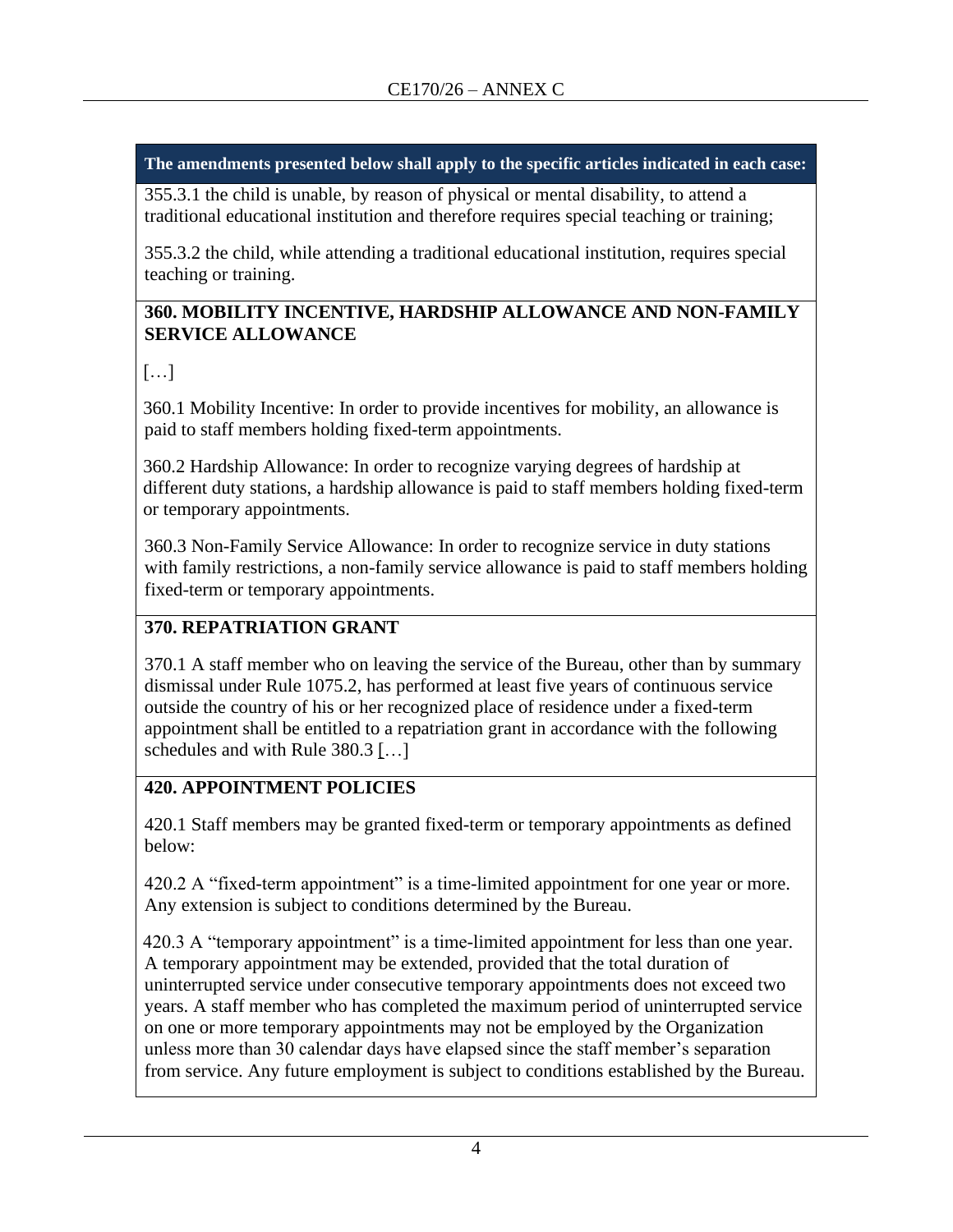420.4 Appointments may be on a full-time or part-time basis.

420.5 All staff, including staff members seconded to the Organization, shall be appointed initially on fixed-term appointments as defined in Rule 420.2, or on temporary appointments as defined in Rule 420.3.

420.6 Any fixed-term appointment of one year or more shall be subject to a period of probation. After the first year of probation, the appointment may be confirmed or the probationary period may be extended up to two years when necessary for adequate evaluation of the staff member's performance, conduct, and suitability for international service. In exceptional circumstances, the appointment of a staff member on probation may be terminated for poor performance or unsuitability for international service after the first six months of the probationary period following appointment.

420.7 Any misstatement of fact made or material information withheld by a job applicant during the application, selection, or appointment process may provide grounds for the withdrawal of an offer of appointment or, if an appointment has already been made, for the cancellation of employment with the Bureau after notification under Staff Rule 1130. In the event of cancellation of employment, the staff member shall be given one month's notice or, at the discretion of the Bureau, payment in lieu of notice. No indemnity or end-of-service grant is payable. At its discretion, the Bureau may provide a repatriation grant pursuant to Staff Rule 370.

## **550. WITHIN-GRADE INCREASE**

550.1 Staff members, holding fixed-term appointments as defined in Staff Rule 420.2, whose performance and conduct have been certified by the supervisors as being satisfactory [...]

## **555. WITHIN-GRADE INCREASE BASED ON MERIT**

A staff member holding a fixed-term appointment whose performance has been especially meritorious beyond that which may reasonably be expected of a normally well-qualified staff member […]

# **560. PROMOTION**

560.1 Promotion is the advancement of a staff member holding a fixed term appointment to a post of higher grade, as a result either of the reclassification of the post he occupies or of reassignment to a different post.

560.2 Subject to Rule 560.3, a staff member holding a fixed term appointment shall be entitled to the promotion […]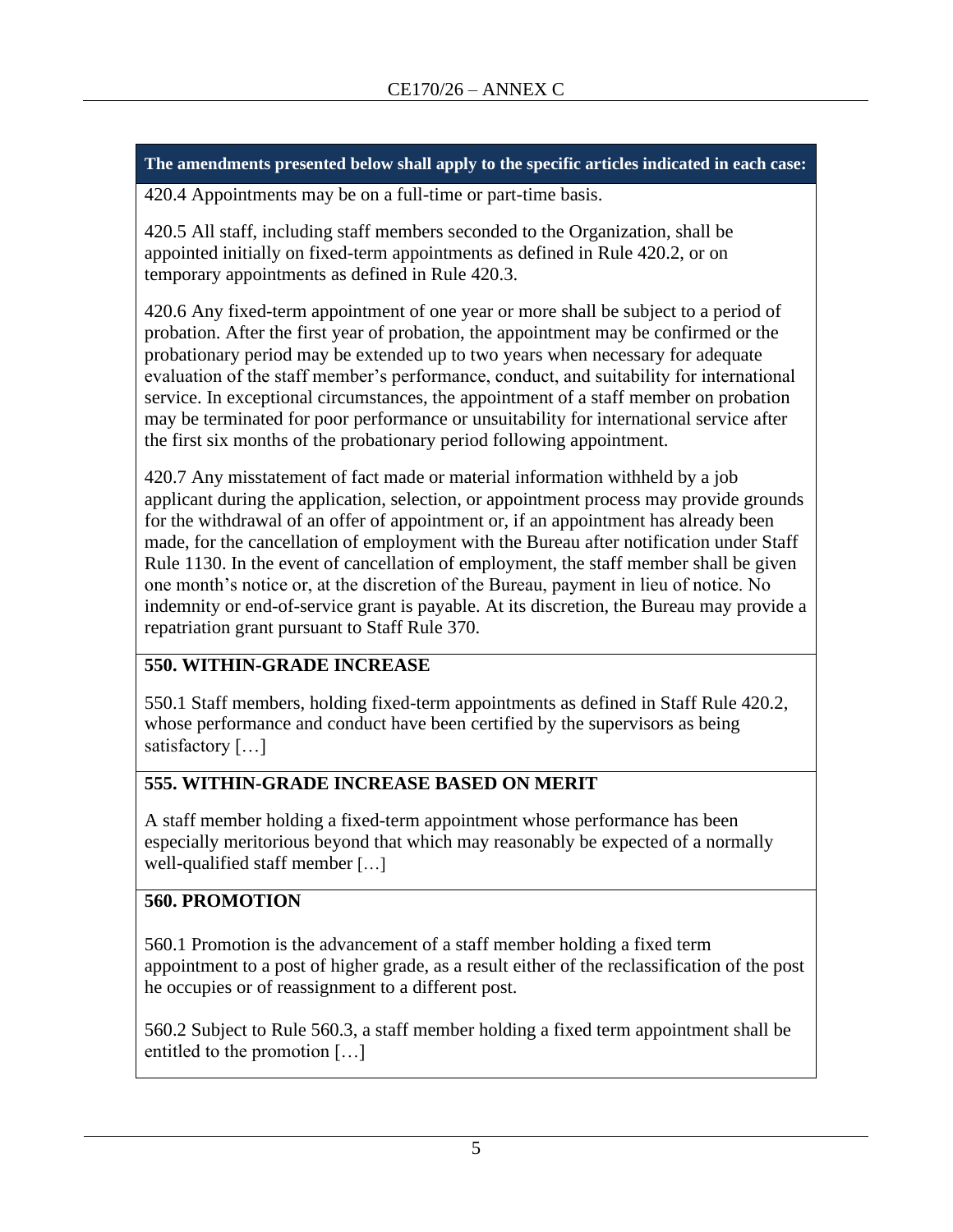560.3 If an occupied post is reclassified from the general service category to the national or international professional category or by more than one grade within the same category, or if the post has been reclassified previously while occupied by the same incumbent, the post shall be announced to the staff and selection for that post shall be on a competitive basis. In such cases, the incumbent of the reclassified post may be granted extra pay as of the fourth consecutive month following the effective date of the reclassification, in accordance with the provisions of Rule 320.5, if he or she holds a fixed term appointment.

## **565. REASSIGNMENT**

565.1 A reassignment is any formal movement of a staff member holding a fixed-term appointment from one post to another. […]

565.2 A staff member holding a fixed-term appointment may be reassigned whenever it is in the interest of the Bureau […]

# **570. REDUCTION IN GRADE**

570.1 The grade of staff members holding a fixed-term appointment may be reduced as a consequence of reclassification of the post occupied or reassignment to a different post of lower grade. The latter may result:

[…]

# **640. HOME LEAVE**

[…]

640.5 Eligible staff members, as defined in Rule 640.4, holding temporary or fixed term appointments are granted home leave when:

[…]

# **740. SICK LEAVE**

[…]

740.1.1 a staff member holding a fixed-term appointment of one year's duration or more may be granted up to six months' sick leave with full pay in any period of 12 consecutive months […]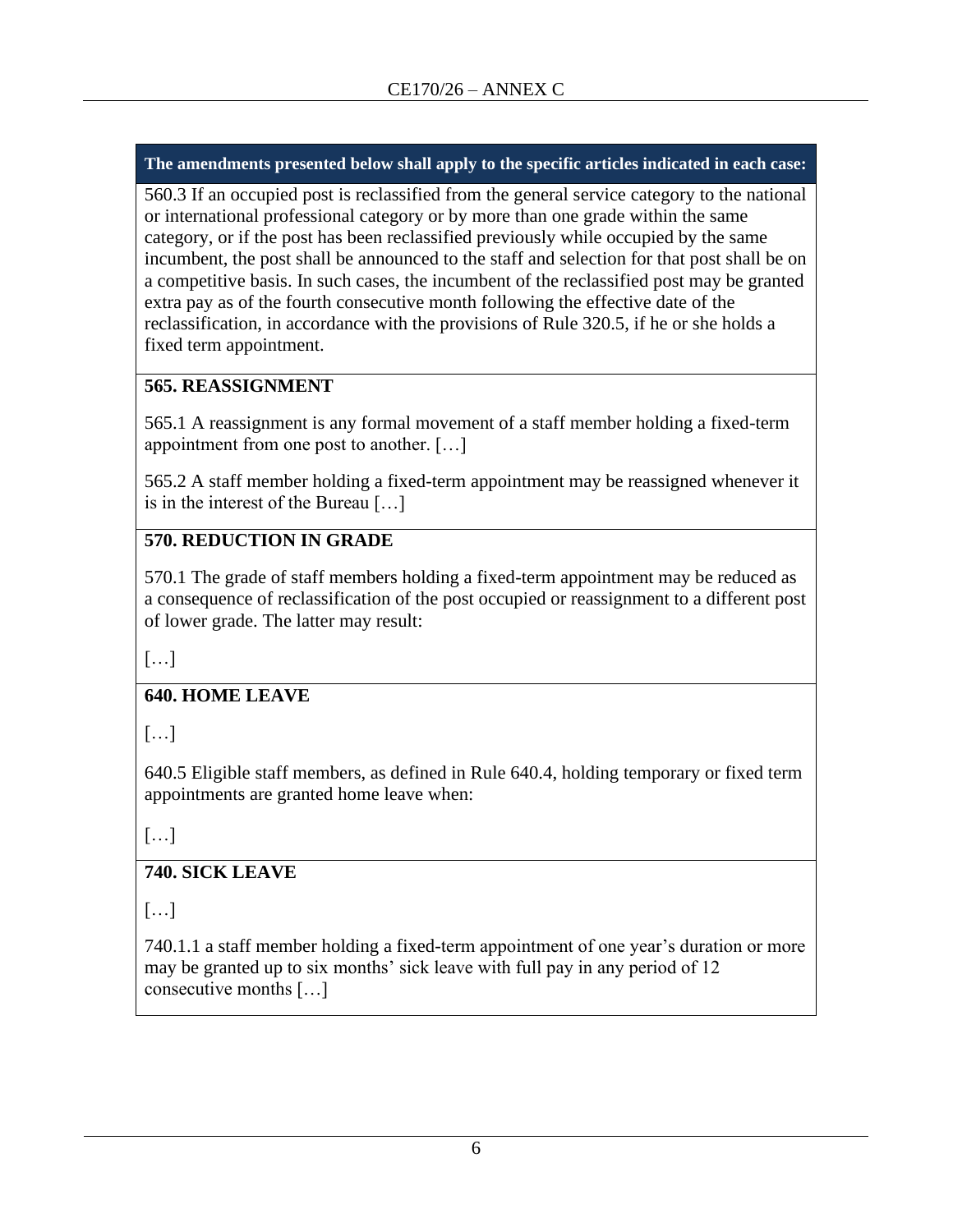# **760. MATERNITY LEAVE**

[…]

760.2 Staff members holding fixed-term appointments who give birth to a child are entitled to 16 weeks of maternity leave, […]

760.3 Staff members holding temporary appointments as defined in Rule 420.3 […]

# **855. RELOCATION SHIPMENT**

855.1 Staff members holding a fixed-term appointment who are installed for at least one year at a duty station that is not their recognized placed of residence […]

# **1030. TERMINATION FOR REASONS OF HEALTH**

1030.1 […] The staff member shall be given three months' notice if serving on a fixed-term appointment and one month's notice if serving on a temporary appointment. The staff member shall always have the option of resigning.

1030.2 Prior to such termination the following conditions must be filled:

[…]

1030.2.2 reassignment possibilities for staff members holding fixed-term appointments shall be explored and an offer made if this is feasible;

[…]

# **1050. ABOLITION OF POST**

[…]

1050.2 When a post of indefinite duration is abolished, reasonable efforts shall be made to reassign the staff member occupying that post, in accordance with established procedures, specifically:

1050.3 Termination under this Rule shall require the giving of at least three months' notice to a staff member holding a non-probationary fixed-term appointment against a post of indefinite duration or one of limited duration and at least one month's notice to any other staff member.

1050.4 Staff members whose appointments are terminated under this Rule shall be paid an indemnity in accordance with the following schedule and with due regard to Rule 380.3: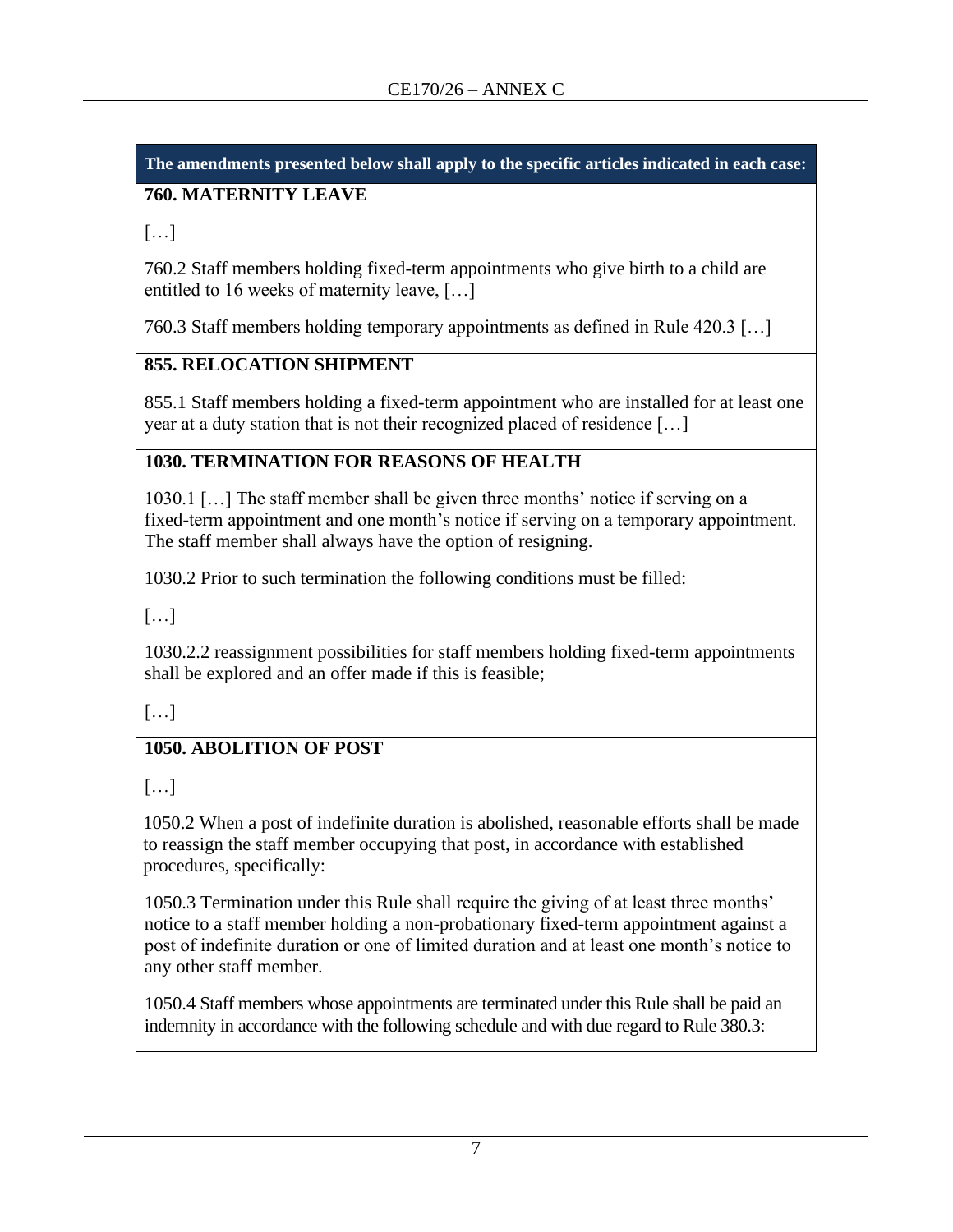| The amendments presented below shall apply to the specific articles indicated in each case: |                                             |                                                 |  |
|---------------------------------------------------------------------------------------------|---------------------------------------------|-------------------------------------------------|--|
|                                                                                             | <b>Indemnity</b><br>(Terminal remuneration) |                                                 |  |
|                                                                                             | <b>Years of</b><br>service                  | <b>Staff holding fixed-term</b><br>appointments |  |
|                                                                                             | Less than 1                                 | One week per unexpired                          |  |
|                                                                                             | $\mathbf{1}$                                | month of contract, subject to a                 |  |
|                                                                                             | $\overline{2}$                              | minimum of 6 weeks and a                        |  |
|                                                                                             | 3                                           | maximum of 3 months                             |  |
|                                                                                             | 4                                           |                                                 |  |
|                                                                                             | 5                                           | 4 months                                        |  |
|                                                                                             | 6                                           | 5 months                                        |  |
|                                                                                             | 7                                           | 6 months                                        |  |
|                                                                                             | 8                                           | 7 months                                        |  |
|                                                                                             | 9                                           | 9 months                                        |  |
|                                                                                             | 10                                          | 9.5 months                                      |  |
|                                                                                             | 11                                          | 10 months                                       |  |
|                                                                                             | 12                                          | 10.5 months                                     |  |
|                                                                                             | 13                                          | 11 months                                       |  |
|                                                                                             | 14                                          | 11.5 months                                     |  |
|                                                                                             | 15 or more                                  | 12 months                                       |  |
|                                                                                             |                                             |                                                 |  |

 $[\ldots]$ 

#### **1070. UNSATISFACTORY PERFORMANCE OR UNSUITABILITY FOR INTERNATIONAL SERVICE**

1070.1 A staff member's fixed term appointment may be terminated if his performance is unsatisfactory or if he proves unsuited to his work or to international service. […]

1070.2 Prior to termination action, a staff member holding a fixed term appointment shall be given a written warning […]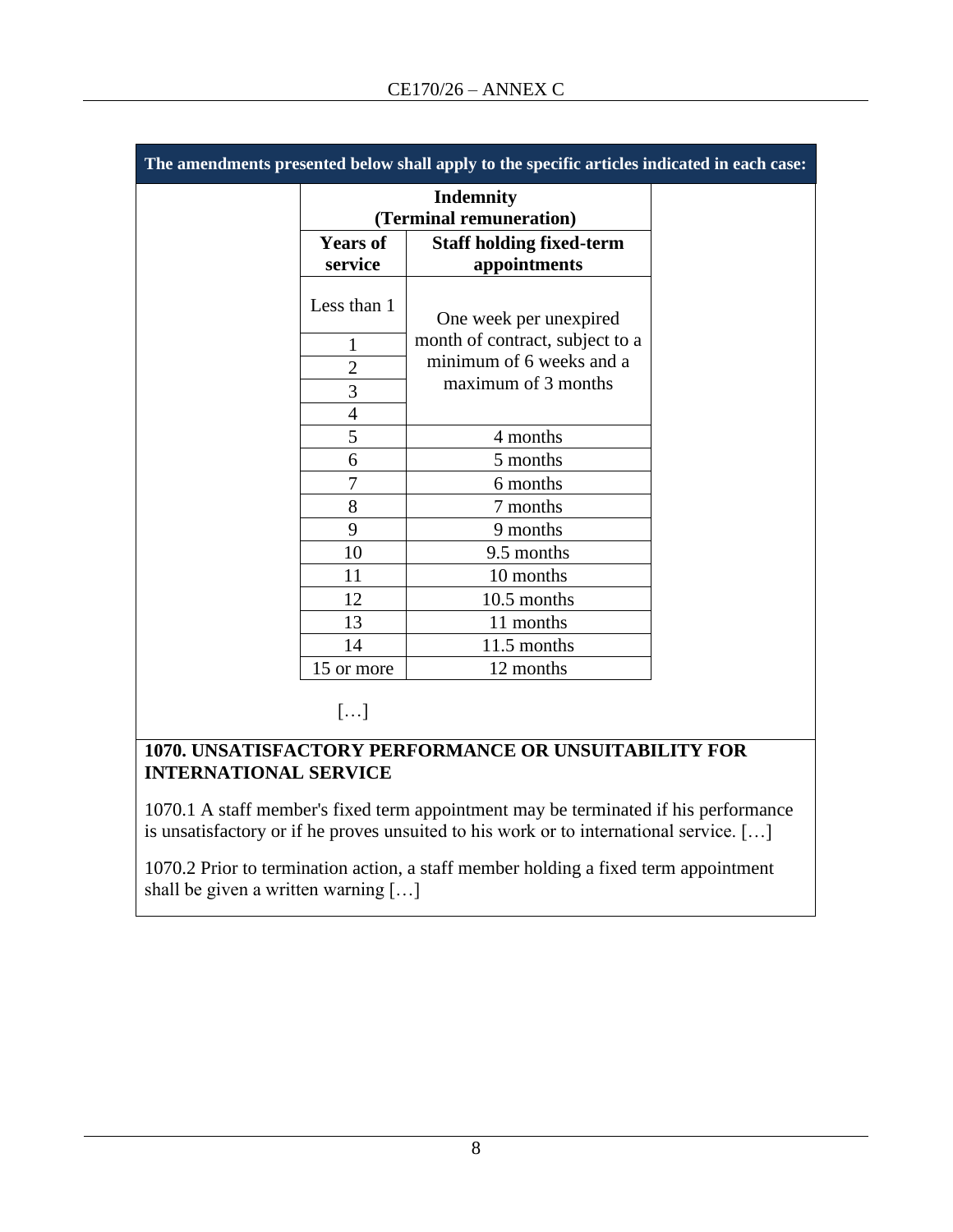



CE170/26 Annex D

# **Report on the Financial and Administrative Implications of the Proposed Resolution for PASB**

- **1. Agenda item:** 6.1 Amendments to the Pan American Sanitary Bureau Staff Regulations and Rules
- **2. Linkage to [Program Budget of the Pan American Health Organization 2022-2023:](https://iris.paho.org/handle/10665.2/55782)** *Outcome 28.* Management and Administration
- **3. Financial implications:**
	- **a) Total estimated cost for implementation over the lifecycle of the resolution (including staff and activities):**

The financial implications associated with the International Civil Service Commission's recommendation on the increase to the base/floor salary scale are estimated at approximately US\$ 494,000 per year across the United Nations system.

**b) Estimated cost for the 2022-2023 biennium (including staff and activities):**

Negligible.

**c) Of the estimated cost noted in** *b),* **what can be subsumed under existing programmed activities?** 

All costs are subsumed within the budgeted total costs for UN professional posts.

- **4. Administrative implications:**
	- **a) Indicate the levels of the Organization at which the work will be undertaken:**

The Department of Human Resources Management will revise human resources policy documents to align to changes in the Staff Rules.

**b) Additional staffing requirements (indicate additional required staff full-time equivalents, noting necessary skills profile):**

Not applicable.

**c) Time frames (indicate broad time frames for the implementation and evaluation):** 

Amendments to the Staff Rules are effective when approved by the Director, subject to confirmation by the Executive Committee, and are evaluated on an ongoing basis.